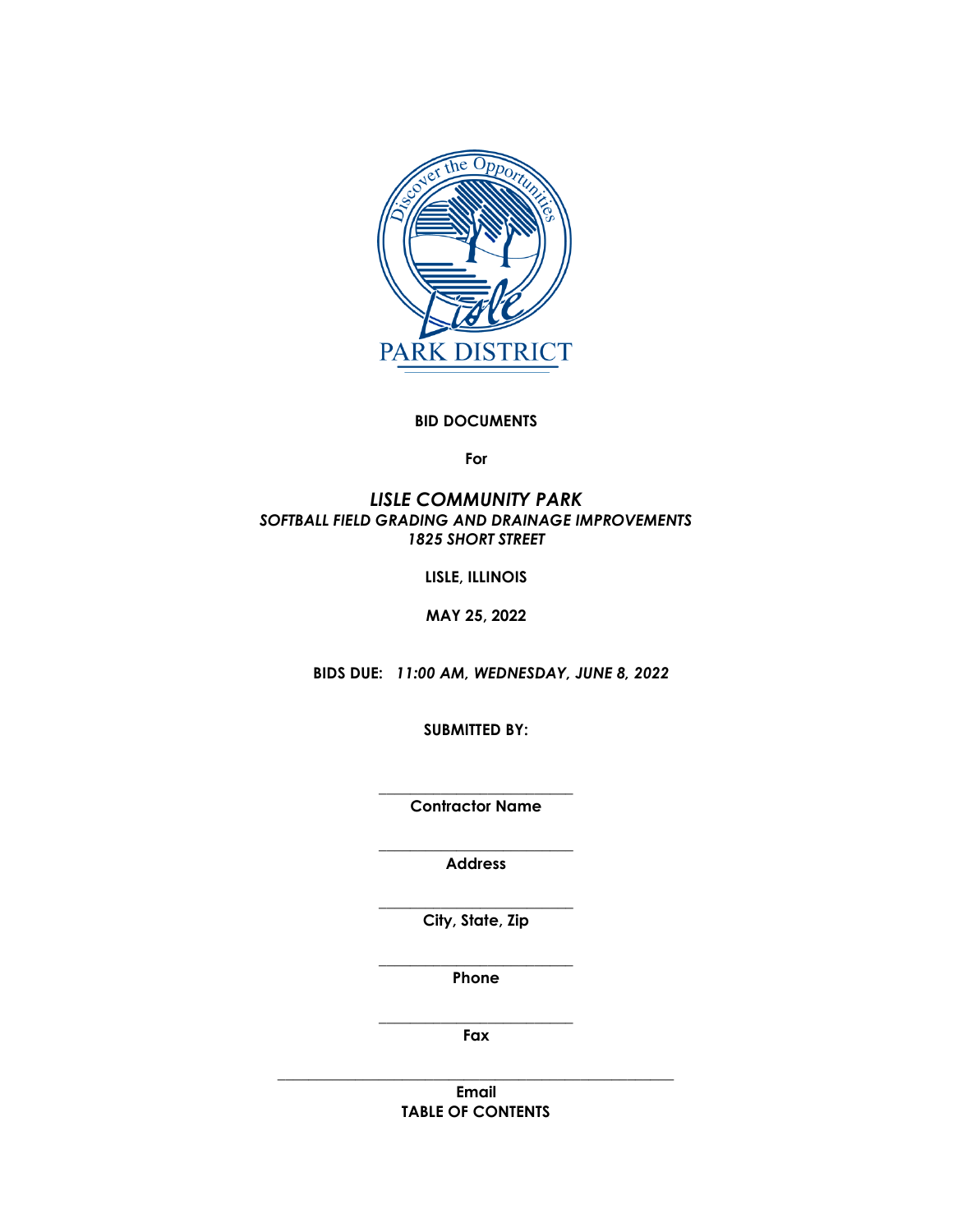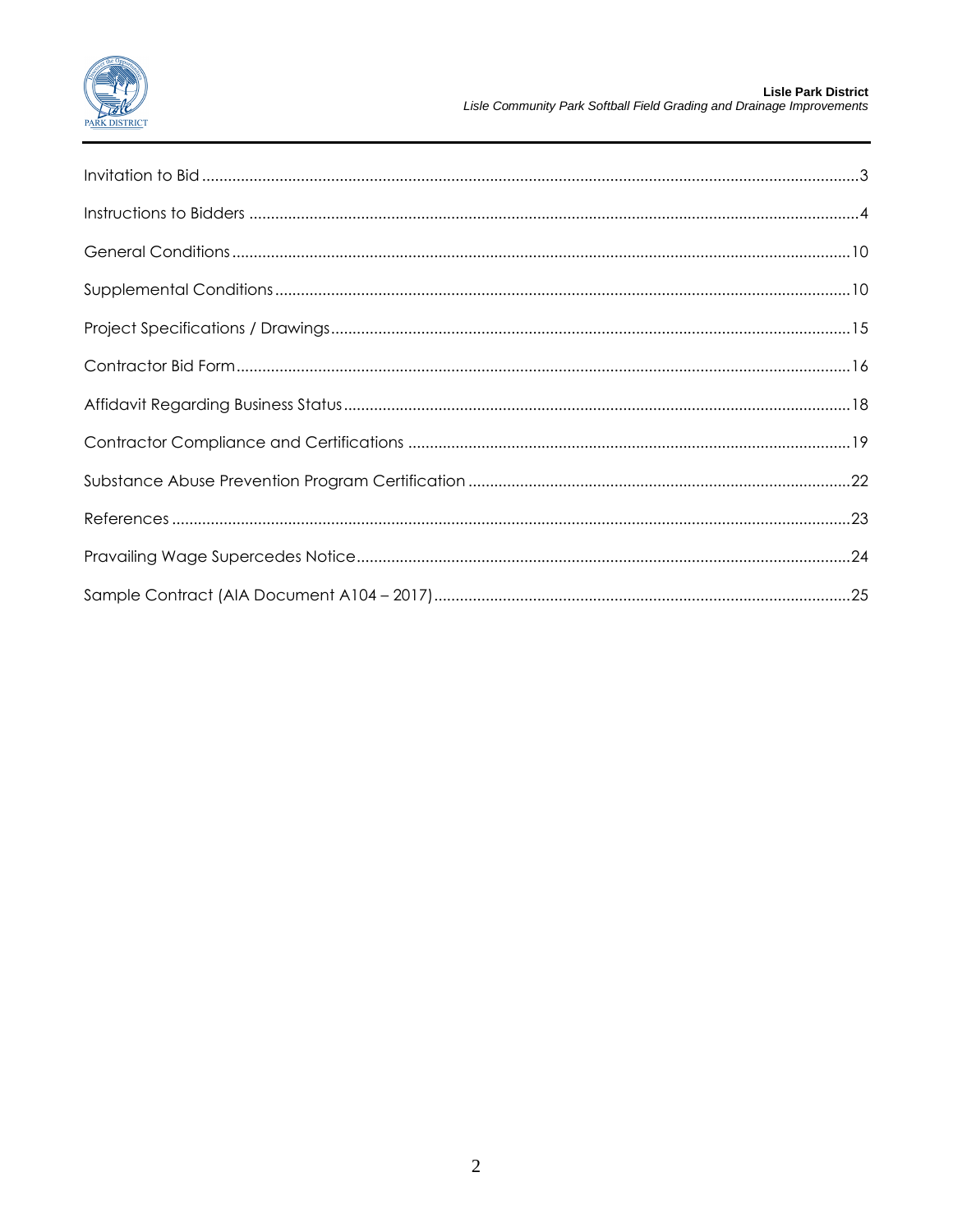

### **1. INVITATION TO BID**

Sealed bids are invited for the *Lisle Community Park Softball Grading and Drainage Improvements*  **Project** for the Lisle Park District. The scope of work includes but is not limited to excavation/earthwork, erosion control, concrete curb and walk, and landscaping.

Specifications and Drawings are available electronically by contacting the Lisle Park District's Recreation Center, 1925 Ohio Street, Lisle, Illinois 60532 between the hours of 8:30 a.m. and 5:00 p.m. Monday through Friday or by emailing [info@lisleparkdistrict.org.](mailto:info@lisleparkdistrict.org) Contractors are responsible for the completeness of the documents they receive.

Bids will be accepted at said physical address until **11:00 AM WEDNESDAY, JUNE 8. 2022** at which time they will be publicly opened and read. Bids received after that time will be rejected**.** A mandatory prebid meeting will be held at **11:00 AM WEDNESDAY, JUNE 1 at the Recreation Center, 1925 Ohio Street, Lisle, IL and if warranted a site visit will immediately follow.**

The Lisle Park District ("Owner" or "Park District") reserves the right to waive all technicalities, to accept or reject any or all bids, to accept only portions of a bid and reject the remainder. Owner will award the Contract to the lowest most responsible and responsive Bidder, as determined by Owner. In considering the Bidder's responsibility, the Owner may evaluate, among other factors, the ability of the Bidder to provide resources to timely and properly complete the services, the financial capability of the Bidder, and the performance of the Bidder on other projects of similar size and scope.

**The successful Bidder will be required to comply with all federal, state, and local laws, including but not limited to the Illinois Prevailing Wage Act and those pertaining to equal employment.**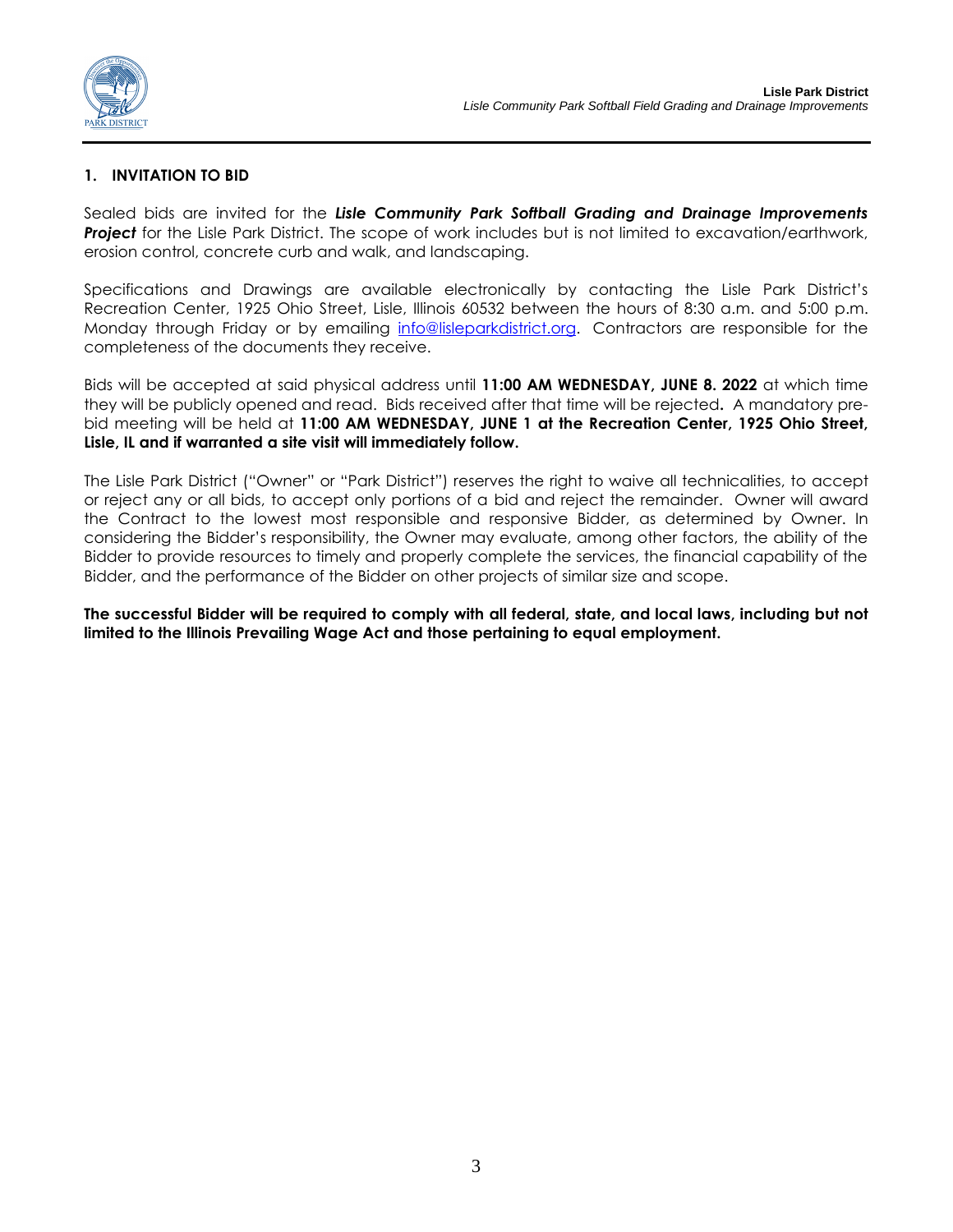

### **2. INSTRUCTIONS TO BIDDERS**

#### **A. Preparation and Submission of Bid Proposals**

Each bid must be placed in an opaque-sealed envelope marked "*Lisle Community Park Softball Field Grading and Drainage Improvements Project,* DO NOT OPEN", and addressed to the Lisle Park District, 1925 Ohio Street, Lisle, Illinois 60532. Attention: Aaron Cerutti. Bids will be opened at *11:00 am on Wednesday, June 8, 2021* at said address. Bids arriving after the specified time will be rejected and will be returned unopened, including mailed bids regardless of when post marked.

A **mandatory pre-bid meeting** will be held at *11:00 AM Wednesday, June 1, 2022* at the Lisle Park District Recreation Center, 1925 Ohio Street, Lisle, Illinois. All bidders are required to attend. After the pre-bid meeting everyone will have the opportunity to visit the site to view the areas of work, gather additional information and ask specific questions. Attendance at this meeting by all contractors wishing to bid this project is mandatory. No bids will be accepted by contractors not having been attendance.

It is the sole responsibility of the Bidder to see that his/her bid is received in proper time. **No faxed or e-mail bid or modification of a bid will be considered**. The Park District is not responsible for the premature opening of bids not marked as required. Any bid opened prematurely due to the failure of the Bidder to mark the envelope in accordance with these Bid Documents will be considered non-responsive. Bidders' prices are to include the delivery of all materials; plant, equipment, supplies, tools, scaffolding, transportation, insurances, bonds, warranties, and all other items and facilities, and the performance of all labor and services, necessary for the proper completion of the Work except as may be otherwise expressly provided in the Contract Documents. Bids shall not include federal excise tax or state sales tax for materials to be incorporated in, or totally consumed in the prosecution of, the Work. An exemption certificate will be furnished by the Park District upon request of the Bidder.

Should a Bidder find any discrepancies in or omission from, any of the Bid Documents, or be in doubt as to the meaning or require any clarification, he shall advise the Owner, who will issue necessary clarifications to all prospective Bidders by means of Addenda or revision to the Specifications, as may be appropriate. No request for clarification will be answered if received within five (5) days prior of the date on which the bids will be received.

Negligence on the part of the Bidder in preparing his bid confers no right to withdraw the bid after it has been opened.

The Contractor who is awarded the Contract will perform all Work in accordance with all Drawings and sections of the Specifications provided herein. When there is a discrepancy between the Drawings and Specifications and Work performed, the decision made by the Owner will be considered final.

Bidder must acknowledge all Addenda received in the spaces provided on the Contractor Bid Form. By submitting a bid, Bidder indicates that all considerations issued by Addendum are incorporated in the bid.

Bidders shall return all Bid Documents, including Drawings and Specifications with the bid.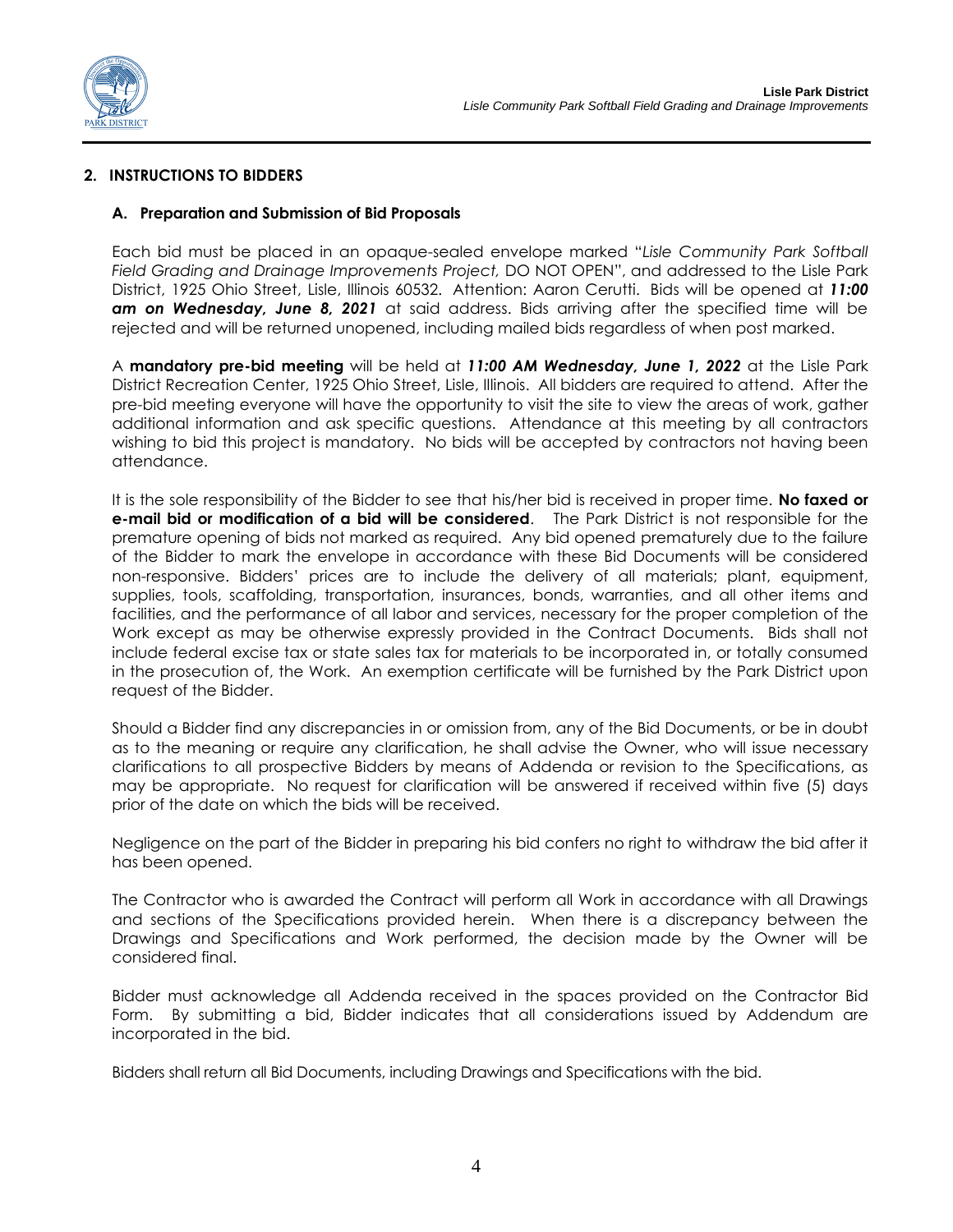

Attached to the Contractor Bid Form will be one or more certifications regarding the Bidder's compliance with applicable laws. **Failure of a Bidder to complete/submit a required certification shall be the basis for immediate rejection of that Bidder's bid**. The certification of the successful Bidder shall become a part of the Contract with the Park District.

The Bidder shall submit its prices on the attached Contractor Bid Form. The Bid Form shall be executed properly and all writing, including all signatures, shall be with black ink. Failure to use the Bid Form provided could result in rejection of the bid. Do not detach any portion of this document; invalidation of the bid could result.

The Bidder shall specify in figures, in the places provided, a price for each of the separate items called for in the Bid Form.

# **B. Examination of Site, Drawings, Specifications**

Each Bidder shall visit the site(s) of the proposed Work and fully acquaint himself/herself with conditions, as they exist, and shall undertake such additional inquiry and investigation as he/she shall deem necessary so that he/she may fully understand the requirements, facilities, difficulties and restrictions attending the execution of the Work under the Contract. Bidder shall thoroughly examine and be familiar with the Drawings and the written Specifications. Any discrepancies found between or among the Drawings and written Specifications and site conditions, or any errors, omissions or ambiguities in the Drawings or written Specifications shall be immediately reported to the Park District and clarification requested prior to submission of a bid.

The failure or omission of any Bidder to obtain, receive or examine any form, instrument, or information or to visit the site(s), and acquaint himself/herself with conditions there existing, or to seek needed clarification shall in no way relieve any Bidder from any obligations with respect to his/her bid. By submitting a bid, the Bidder agrees, represents and warrants that he/she has undertaken such investigation as he/she deemed necessary, has examined the site(s), Drawings and Specifications, has obtained all needed clarifications and where the Drawings or Specifications indicate in any part of the Work, that a given result be produced, that the Specifications and Drawings are adequate, and the required result can be produced as indicated in the Specifications and Drawing(s). Once the award has been made, failure to have undertaken and completed the foregoing tasks shall not be cause to alter the original Contract or to request additional compensation.

# **C. Requirement of Bidders**

Bidders must be able to demonstrate that they and any chosen subcontractor: (1) have experience in performing, have successfully performed and are still actively engaged in performing work similar in kind and scope to the Work of the Project; (2) are able to show that they have adequate laborers and materials to successfully complete the Work as indicated in the Bid Documents and within the time required by the Bid Documents. The Contractor shall not have been debarred on determined ineligible for public contracts by any governmental agency.

The following information must be attached to the bid proposal. Failure to do so may result in disqualification of the Bidder.

1. On a separate sheet, list all construction projects your organization has in progress, giving the name of the project, project description, project address, owner and telephone number, architect and telephone number, contract amount, percent complete, and scheduled completion date.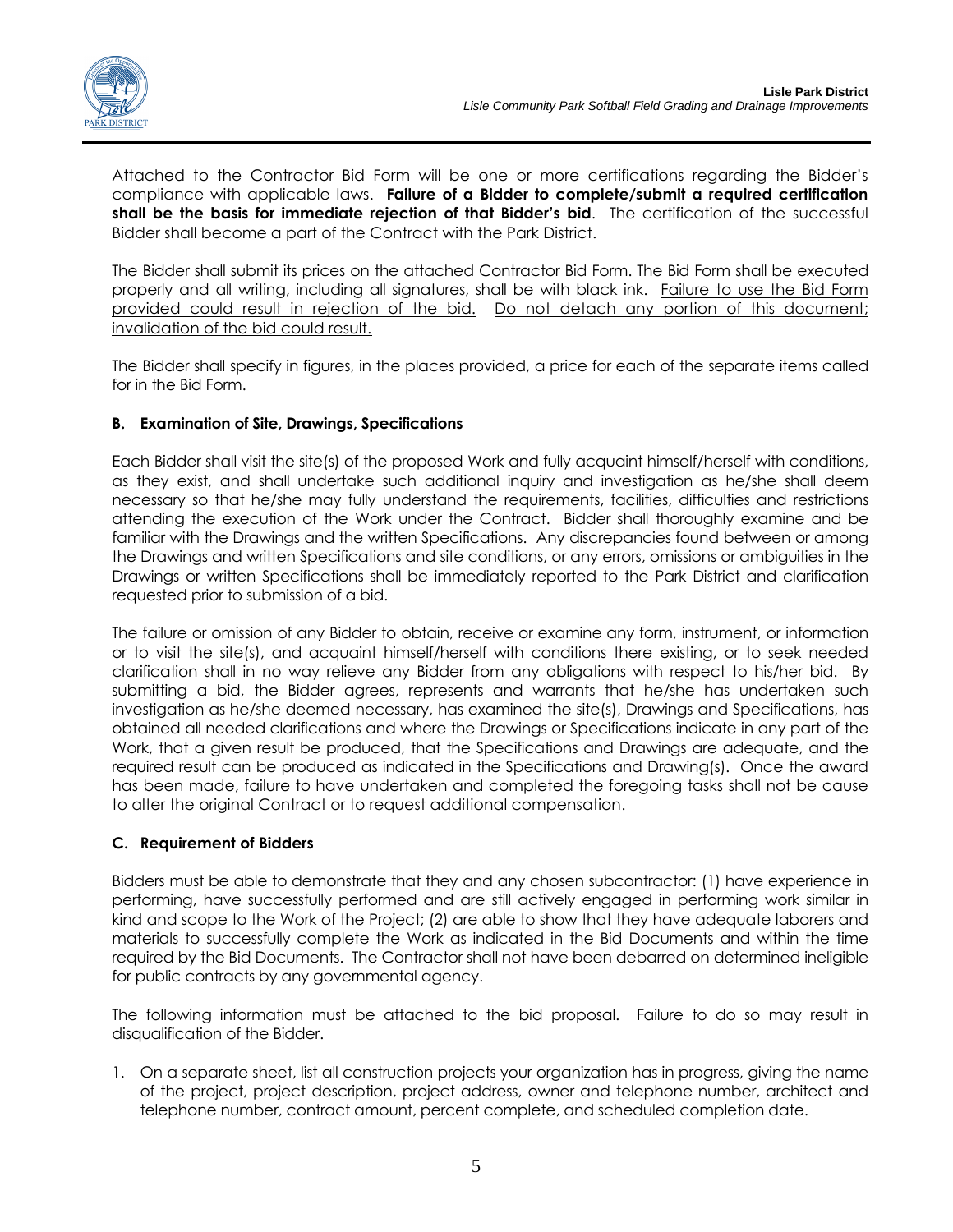

- 2. On a separate sheet, list all construction projects your organization has completed in the past five (5) years, which are comparable in scope, giving the name of the project, name and type of business entity of your organization that completed the project if different from the name and current type of business entity of your organization. project description, project address, owner and telephone number, architect and telephone number.
- 3. On a separate sheet, list all administrative proceedings and litigation filed by or against Bidder in the past five (5) years, including the name and case number, name/jurisdiction of the court or administrative agency, and a summary of each claim/case, including current status and if no longer pending, the disposition. The foregoing includes but is not limited to information regarding any proceedings and actions taken by any governmental agency to debar or disqualify the Bidder from bidding on public contracts, including the name of the agency initiating the proceeding/action, the nature of the proceeding/action, the claimed basis for the proceeding/action and the current status or disposition of the proceeding/action. If no such administrative proceedings or litigation have been filed by or against the Bidder, Bidder shall submit a written statement with his bid attesting to the same.
- 4. On a separate sheet, provide information with respect to all instances in which Bidder has been rejected for not being a responsible bidder, giving the name of the project, project description, project address, owner and telephone number, architect and telephone number, contract amount, and an explanation of the circumstances surrounding the rejection. In the event Bidder was not rejected on the basis of not being a responsible bidder, Bidder shall submit a written statement with his bid attesting to the same.
- 5. On a separate sheet, provide a list of all contracts to which you were a party and with respect to which you were declared to be in breach of one or more provisions, giving the type of contract, the project location where applicable, the names and addresses of the parties to the contract, the name of the party declaring the breach, the nature of the claimed breach and current status or resolution of the claim. If a construction contract, also provide the name, address and telephone number of the architect and, if applicable also the construction manager or Owner's representative. In the event Bidder has not been declared to be in breach of one or more provisions of a contract to which it was a party, Bidder shall submit a written statement with his bid attesting to the same.

Other required submittals include: Bid proposal, Affidavit Regarding Business Status, Contractor's Compliance and Certifications Form, Substance Abuse Prevention Program Certification and References Form. **Failure of a Bidder to complete/submit these documents shall be the basis for immediate rejection of that Bidder's bid**.

# **D. Acceptance or Rejection of Bids**

Bidder shall keep its bid open for at least one hundred and twenty (120) days after submission. The Park District shall, at its sole discretion, accept the bid of the lowest responsive and responsible Bidder on the basis of the bid that is in the best interest of the Park District to accept.

The Owner reserves the right to (1) reject all bids; (2) reject only certain bids which are nonconforming or non-responsive to the bid requirements; (3) accept only a portion, part or specific items of Work of all bids which are separately set forth on the Contractor Bid Form and reject others, as the Owner shall in its sole discretion determine to be in its best interest; and/or (4) award the Contract to the responsible Bidder submitting the lowest bid responsive to the bidding requirements. No bid will be accepted from or Contract awarded to any person, firm or corporation that is in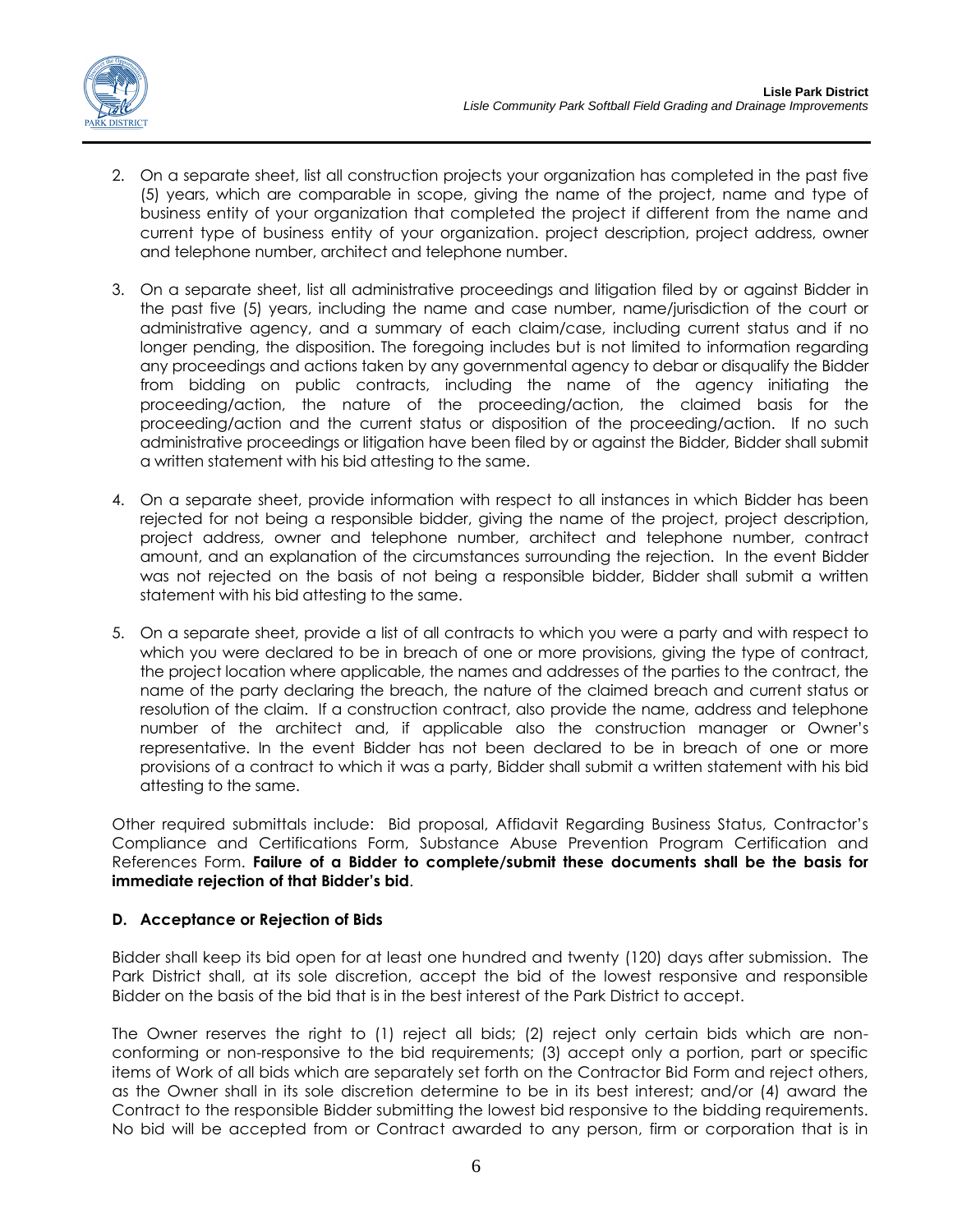

arrears or is in default to the Park District upon any debt or contract, or that is a defaulter, as surety or otherwise, upon any obligation to said Park District or that has failed to perform faithfully any previous contract with the Park District.

In the event of a rejection of a portion, part, or certain items of Work of all bids, the bid of each Bidder shall automatically be deemed reduced by the amount of such rejected part or item at the unit price or other cost designated therefore by that Bidder on its submitted Contractor Bid Form. The successful Bidder so selected may not refuse to enter into a Contract with the Owner on the basis that the Owner awarded a Contract for less than all portions or items of the Work specified in the Bid Documents. The Lisle Park District Board of Park Commissioners reserves the right to waive any technicalities or irregularities, and to disregard any informality on the bids and bidding, when in its opinion the best interest of the Park District will be served by such actions.

# **E. Surety**

All bids must be accompanied by a bid bond or bank cashier's check payable to the Lisle Park District for ten percent (10 %) of the amount of the bid and drawn on a responsive and responsible bank doing business in the United States. All bids not accompanied by a bid security will be rejected.

The bid security of all except the three (3) lowest responsive and responsible Bidders as determined by the Park District will be returned after the decision to accept or reject bids by the Lisle Park District Board of Park Commissioners. The bid security of the successful Bidder will be returned after acceptance by the Park District of an acceptable Performance Bond, Labor and Materials/Payment Bond and a certificate of insurance naming the Lisle Park District as the certificate holder and as additional insured and the successful bidder has executed and returned to the Park District the Contract for the Work presented by the Park District.

Prior to beginning Work, the successful Bidder shall furnish a Performance Bond, and Labor and Materials/Payment Bond in the amount of 110% of the Contract Sum, using a form similar to the AIA-A312-2010 form, or its current equivalent, or one acceptable to Owner, cosigned by a surety company licensed to conduct business in the State of Illinois and with at least an "A" rating and a financial rating of at least "X" in the latest edition of the Best Insurance Guide. Said bond shall guarantee the faithful performance of the Work in accordance with the Contract, the payment of all indebtedness incurred for labor and materials, and guarantee correction of Work for a period of one (1) year after Final Completion. The cost of each bond shall be included in the Contract Sum. The Bidder and all Subcontractors shall name the Park District as an obligee on all bonds. Said bonds shall meet the requirements of the Illinois Public Construction Bond Act, 30 ILCS 550/0.01 *et seq.* and any further amendments thereto. Bidder shall include in its Performance Bond and Labor and Material Payment Bond such language as shall guarantee the faithful performance of the Prevailing Wage Act as required in these Bid Documents.

The Performance Bond and Labor and Material Payment Bond will become a part of the Contract. The failure of the successful Bidder to enter into the Contract and supply the required bonds and evidence of insurance within ten (10) days after the Contract is presented for signature, or within such extended period as the Park District may grant, shall constitute a default, and the Park District may either award the Contract to the next responsible Bidder, or re-advertise for bids. In the event of such default, the Owner need not return the defaulting Bidder's bid surety and may charge against and recover from the defaulting Bidder the full difference between the amount for the Contract awarded to the defaulting Bidder and the amount for which a Contract for the Work is subsequently executed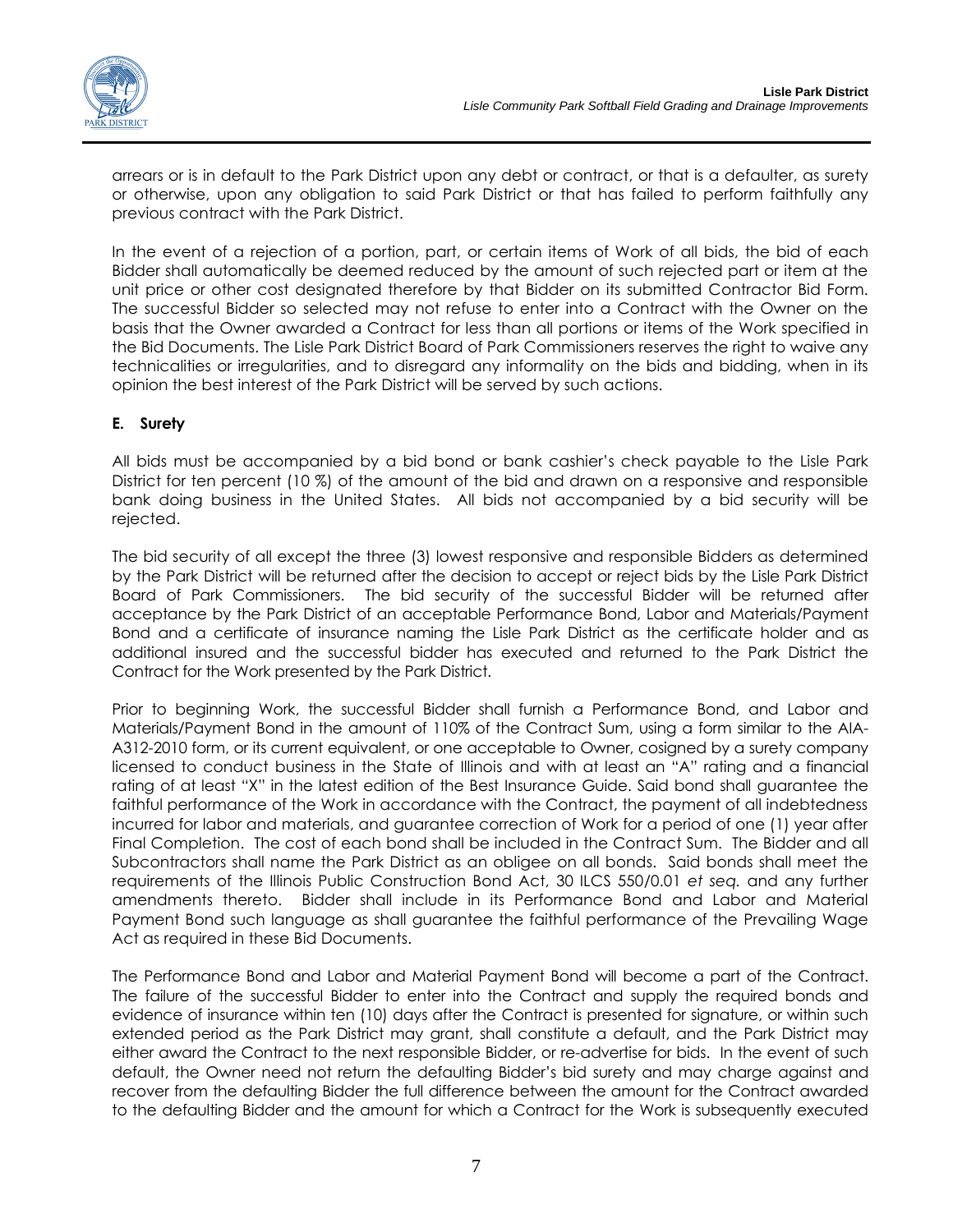

with another contractor, irrespective of whether the amount thus due exceeds the amount of the defaulting Bidder's bid surety.

### **F. Withdrawal of Bid**

Bidders may withdraw or cancel their bids at any time prior to the advertised bid opening time by signing and submitting a request for said withdrawal. After the bid opening time, no bid shall be withdrawn or canceled for a period of one hundred twenty (120) calendar days.

# **G. Acceptance and Contract**

The acceptance of a bid will be by a Notice of Award, signed by a duly authorized representative of the Park District; no other act by the Park District shall constitute the acceptance of a bid. The Bidder to whom the project is awarded is required to enter into a contract with the Lisle Park District in the same form as the Sample Contract contained in these Bid Documents. The acceptance of a bid by the Park District shall bind the successful Bidder to execute the Contract and perform the Work. The successful Bidder to whom the Contract is awarded by the Park District shall sign and deliver to the Park District for execution by the Park District all required copies of the Contract, along with all required insurance and surety documents within ten (10) days after presentation to him of the Contract for signature. The rights and obligations of the parties provided for in the Contract shall become effective only with formal execution of the Contract by the Park District.

The Invitation to Bid, General Conditions, Supplementary and/or Special Conditions, if any, Drawings, if any, Specifications, Contractor Bid Form, Addenda, if any, Affidavit Regarding Business Status, Contractors Compliance and Certifications Attachment, and Substance Abuse Certification comprise the Bid Documents. The Bid Documents together with the Standard/Form of Agreement Between Owner and Contractor AIA Document A104-2017 for Project of Limited Scope, as modified by the Park District and included in these Bid Documents, and the Performance Bond and Labor Material Payment Bond and proof of insurance comprise the Contract Documents.

### **H. Interpretation of the Contract Documents**

The Park District shall in all cases determine the amount or quantity of the several kinds of Work which are to be paid for under this Contract, and shall decide all questions which may arise relative to the execution of the Contract on the part of the Contractor, and all estimates and decisions shall be final and conclusive. The Park District shall have the right to make alterations in the lines, grades, plans, forms, or dimensions of the Work herein contemplated either before or after the commencement of the Work. If such alterations diminish the quantity of the Work to be done, they shall not constitute a claim for damage or for anticipated profits on the work dispensed with, or if they increase the amount of Work, such increase shall be paid according to the quantity actually done and at the price or prices stipulated for such Work in the Contract. The Park District reserves the right to approve an equal to or superior to product or equipment required under the specifications, or to reject as not being equal to or superior to the product or equipment required under the Specifications. If the Bidder is in doubt as to the interpretation of any part of the Bid Documents, or finds errors, discrepancies or omissions from any part of the Contract Documents, he/she must submit a written request for interpretation thereof not later than five (5) days prior to opening of bids. Address all communications to the Park District. If an error or omission in the Bid Documents is discovered after the bid opening, the Park District reserves the right (i) to determine whether to require the submission of new bids or, (ii) if the error or omission is of such a nature that it was reasonably discoverable upon a careful review of the Bid Documents, to award the Contract to the lowest responsive and responsible Bidder as determined by the Park District and to require the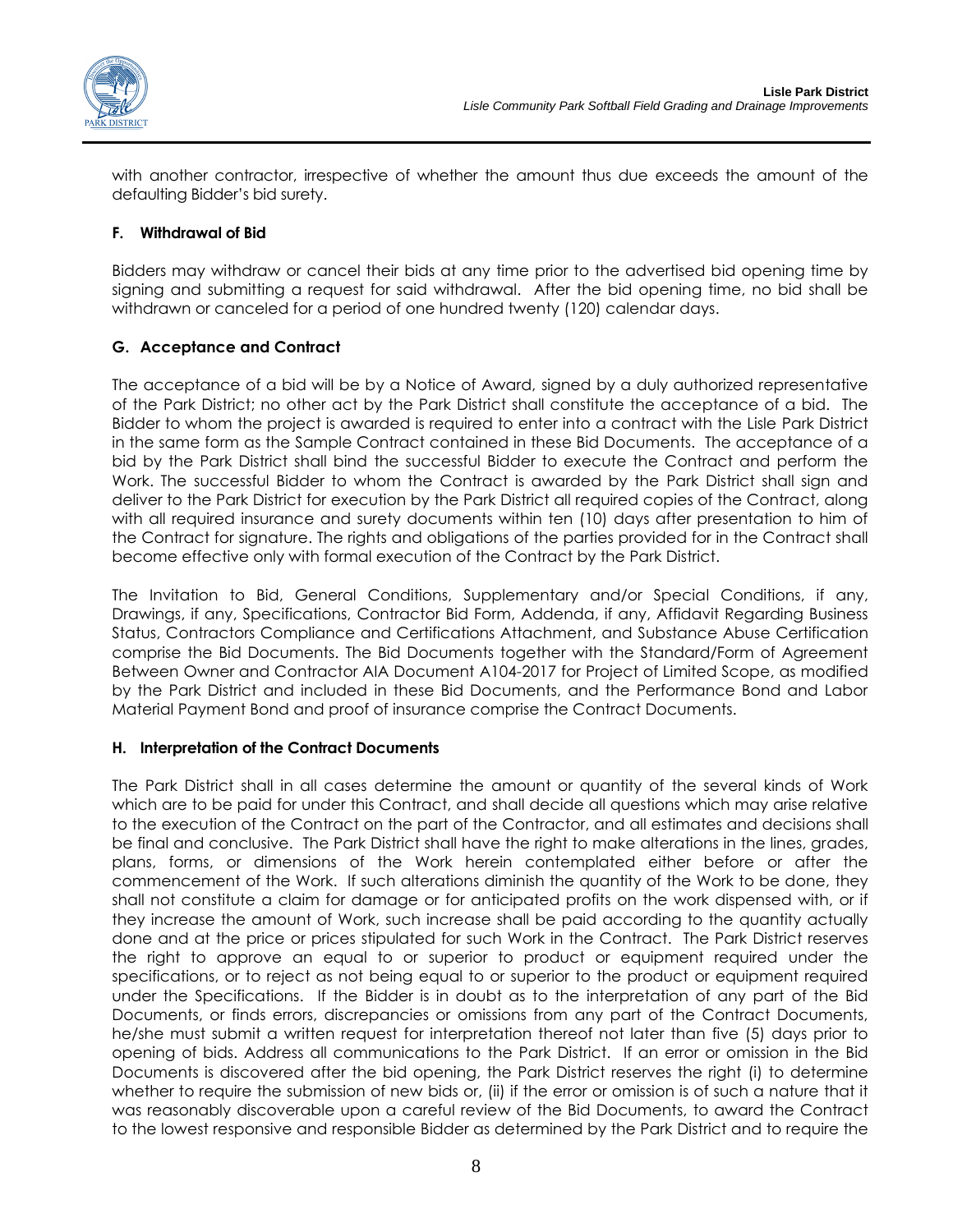

Contractor to perform the Work in accordance with an issued correction and for the amount bid by the Contractor. Such decisions are final and not subject to recourse. Errors and omissions made by the Bidder cannot be corrected by the Bidder after the bid opening.

### **I. Addenda**

Any interpretation, correction to, or addition to the Bid Documents will be made by written Addendum and will be delivered by mail or fax to each prime Bidder of record. The written Addenda constitute the only interpretations of the Bid Documents; the Park District accepts no responsibility for any other claimed interpretations or communications.

It is the responsibility of each Bidder to verify that he/she has received all Addenda prior to submitting a bid. It is also the responsibility of each Bidder to verify that all sub-contractor and material suppliers whose prices are incorporated in the Bidder's bid are familiar with the Bid Documents in their entirety, including all Addenda issued up to the time of bid opening.

In the event a conflict or omission is discovered in the Bid Documents after the issuing of the last Addendum such that an interpretation cannot be issued by the Park District prior to bidding, the Bidder is directed to estimate on and provide the quantity and quality of material and labor consistent with the overall represented and indicated Work so as to provide all materials, equipment, labor, and services necessary for the completion of the Work in accordance with the Bid Documents.

### **J. Substitutions During Bidding**

Unless otherwise indicated, the use of brand names in the Specifications is used for the purpose of establishing a grade or quality. Bidders proposing to use an alternate that is equal to or superior to in every respect to that required by the Specifications must request approval in writing to the Park District at least five (5) business days prior to the bid opening and mark the item as 'or approved equal'.

Additionally, Bidders requesting approval for use of an alternate must provide certification by the manufacturer that the substitute proposed is equal to or superior in every respect to that required by the Bid Documents, and that its in-place performance will be equal to or superior to the product or equipment specified in the application indicated. The Bidder, in submitting the request for substitution, waives the right to additional payment or an extension of Contract Time because of the failure of the substitute to perform as represented in the request for substitution.

The Park District may request additional information or documentation necessary for evaluation of the request for substitution. The Park District will notify all Bidders of acceptance of the proposed substitute by means of an Addendum to the Bid Documents. Park District's approval of a substitute during bidding does not relieve the Contractor of the responsibility to submit required shop drawings and to comply with all other requirements of the Contract Documents, including but not limited to proper performance of all components of the Work and suitability for the uses specified.

Bids proposing alternates not previously approved by the Park District will be considered nonresponsive and rejected. The Park District reserves the right to determine whether a substituted selection, in its judgment, is equal to or better quality and therefore an acceptable alternate. Such decisions are final and not subject to recourse.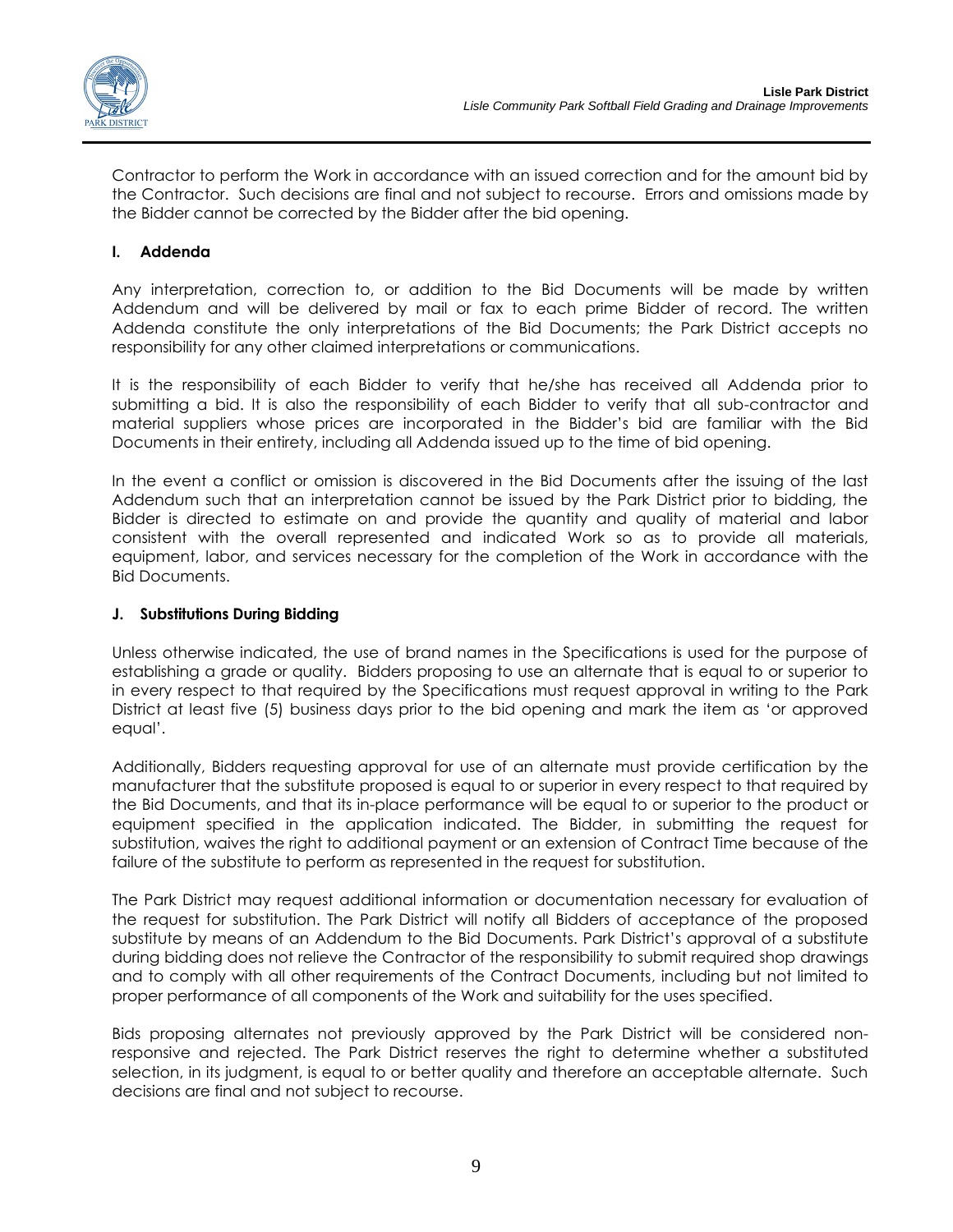

### **3. GENERAL CONDITIONS**

The General Conditions are included in the Standard Form of Agreement Between Owner and Contractor AIA Document A104-2017, as modified by the Park District and included in these Bid Documents.

### **4. SUPPLEMENTARY CONDITIONS**

The General Conditions included in the Standard Form of Agreement Between Owner and Contractor AIA Document A104-2017 for Project of Limited Scope, as modified by the Park District and included in these Bid Documents, are hereby amended to include the following:

### **A. Contractor Use of Premises**

The Contractor shall limit his use of the premises to the Work indicated so as to allow for Owner occupancy and use by the public. Operations shall be confined at the site to the areas permitted. Portions of the site beyond which Work is indicated are not to be disturbed. Contractor is responsible to take necessary measures to protect the public and keep them from the Work and shall provide, at its own cost and expense, barricades, signage, and other equipment required in furtherance of the Contractor's obligations under this section. Contractor must take necessary measures to control dust and noise.

Existing driveways and entrances serving the premises must remain clear and available at all times and shall not be used for parking. One lane must be open to traffic at all times. All equipment placed on public streets must be marked by using warning cones or suitable warning devices at all times. All automotive type vehicles and other mechanized or motorized equipment must be locked when parked and/or unattended. When parked, vehicle engines are to be turned off and ignition key removed.

### **B. Project Scheduling and Contact Information**

Work cannot commence prior to September 1, 2022. The Contractor shall supply the Superintendent of Parks & Facilities with a schedule of Work. The Superintendent of Parks & Facilities shall also be supplied with one or more emergency telephone numbers and names of persons to contact in the event of an emergency or non-performance. This information will be kept current; the Superintendent of Parks & Facilities will be contacted immediately with any changes.

### **C. Completion Date**

Contractor shall complete the Work of this Project by October 31, 2021. Failure of the Contractor to complete this Project in accordance with the Specifications shall constitute a breach of the Contract.

### **D. Invoicing and Payment**

Terms for payment are governed by the Local Government Prompt Payment Act, 50 ILCS 505/1, *et.seq.,* and in accordance with the Contract Documents. Request for Payment should be made in accordance with the Contract Documents and should include the following information:

- 1. Name address and phone number of the Bidder
- 2. Invoice number
- 3. Itemized statement of services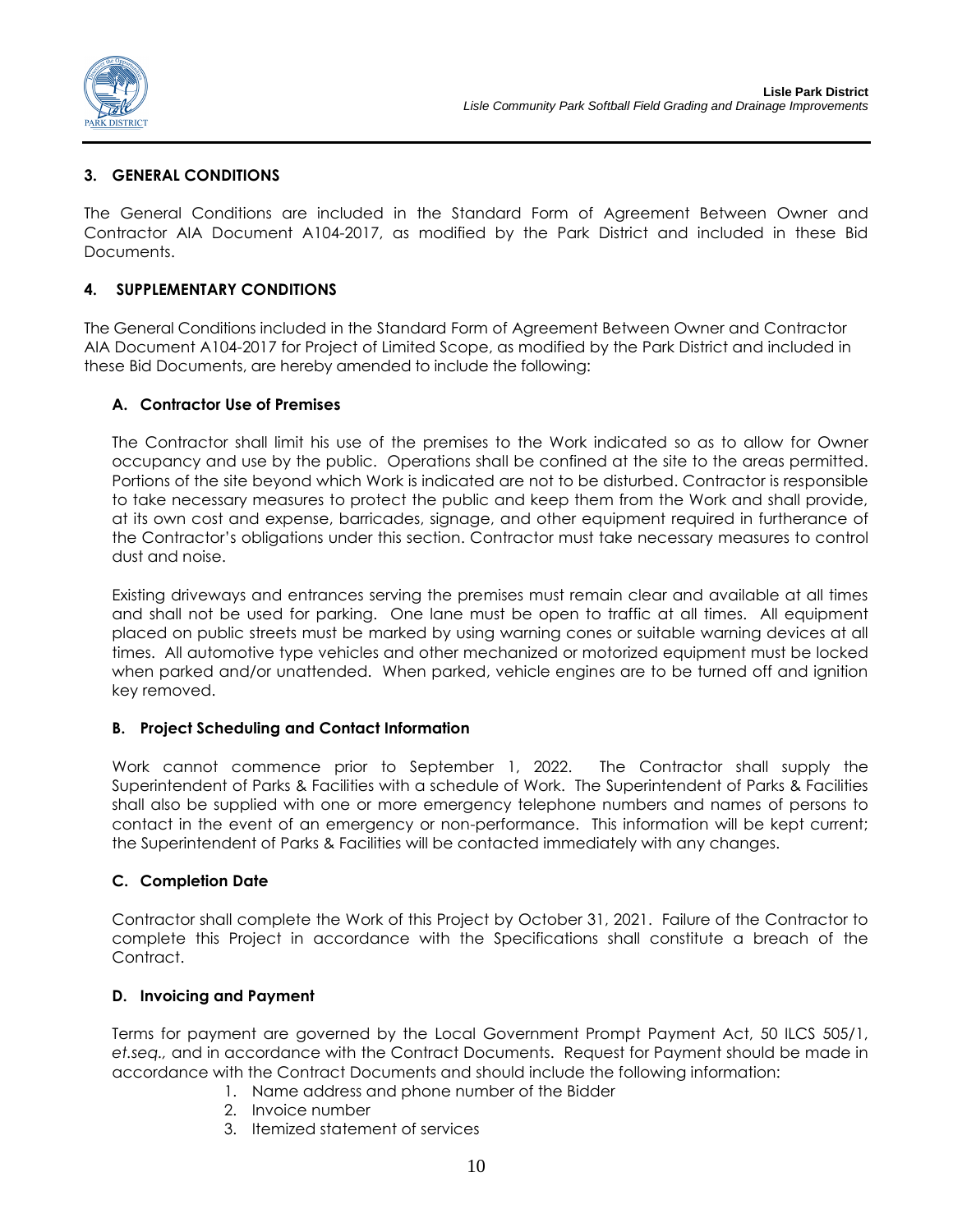

- 4. Any payment discount terms offered
- 5. Complete W-9
- 6. Certified Payroll
- 7. Waivers
- 8. Any other documents as required by the Contract Documents.

#### **E. Compliance with Applicable Laws**

Contractor shall comply with all Federal, State, County, and local laws, rules, and regulations pertaining to the performance of the Work and the use of the site, including the Illinois Prevailing Wage Act and those pertaining to equal employment. Lack of knowledge on the part of the Contractor will in no way be cause for release of this obligation. The Contractor shall, at its sole cost and obligation, be responsible for obtaining all permits required to perform its duties under the Contract. The Lisle Park District reserves the right to reject any bid, cancel any contract and pursue any other legal remedies deemed necessary if the Park District becomes aware of a violation of any laws on the part of the Contractor.

#### **F. Warranty/Guarantee**

The Contractor warrants to the Lisle Park District that the labor and materials furnished under the Contract will be of good quality and new unless otherwise required or permitted under the Specifications, that the work and materials will be free from defects not inherent in the quality required or permitted, and that the work will conform to the requirements of the Specifications. Work and materials not conforming to the Specifications, including substitutions not properly approved and authorized, may be considered defective and will be rejected by the Lisle Park District. This warranty excludes remedy for damage or defect caused by abuse, modifications not executed by the Contractor, improper or insufficient maintenance, improper operation, or normal wear and tear and normal usage.

The Contractor must present the Lisle Park District with two (2) copies of any manufacturer's warranty or guarantee information. If needed, the Contractor agrees to assign any warranties and guarantees to the Lisle Park District. The Contractor guarantees against any faulty materials or workmanship for a period of one (1) year after final payment. Any such defects must be corrected, either through repair or replacement, at the Contractor's expense.

### **G. Insurance Requirements and Indemnification**

Contractor shall obtain insurance of the types and in the amounts listed below.

### **1. Commercial General and Umbrella Liability Insurance**

Contractor shall maintain commercial general liability (CGL) and, if necessary, commercial umbrella insurance with a limit of not less than \$2,000,000 each occurrence. If such CGL insurance contains a general aggregate limit, it shall apply separately to this project/location.

CGL insurance shall be written on Insurance Services Office (ISO) occurrence form CG 00 01 10 93, or a substitute form providing equivalent coverage, and shall cover liability arising from premises, operations, independent contractors, products completed operations, personal injury and advertising injury, and liability assumed under an insured contract (including the tort liability of another assumed in a business contract).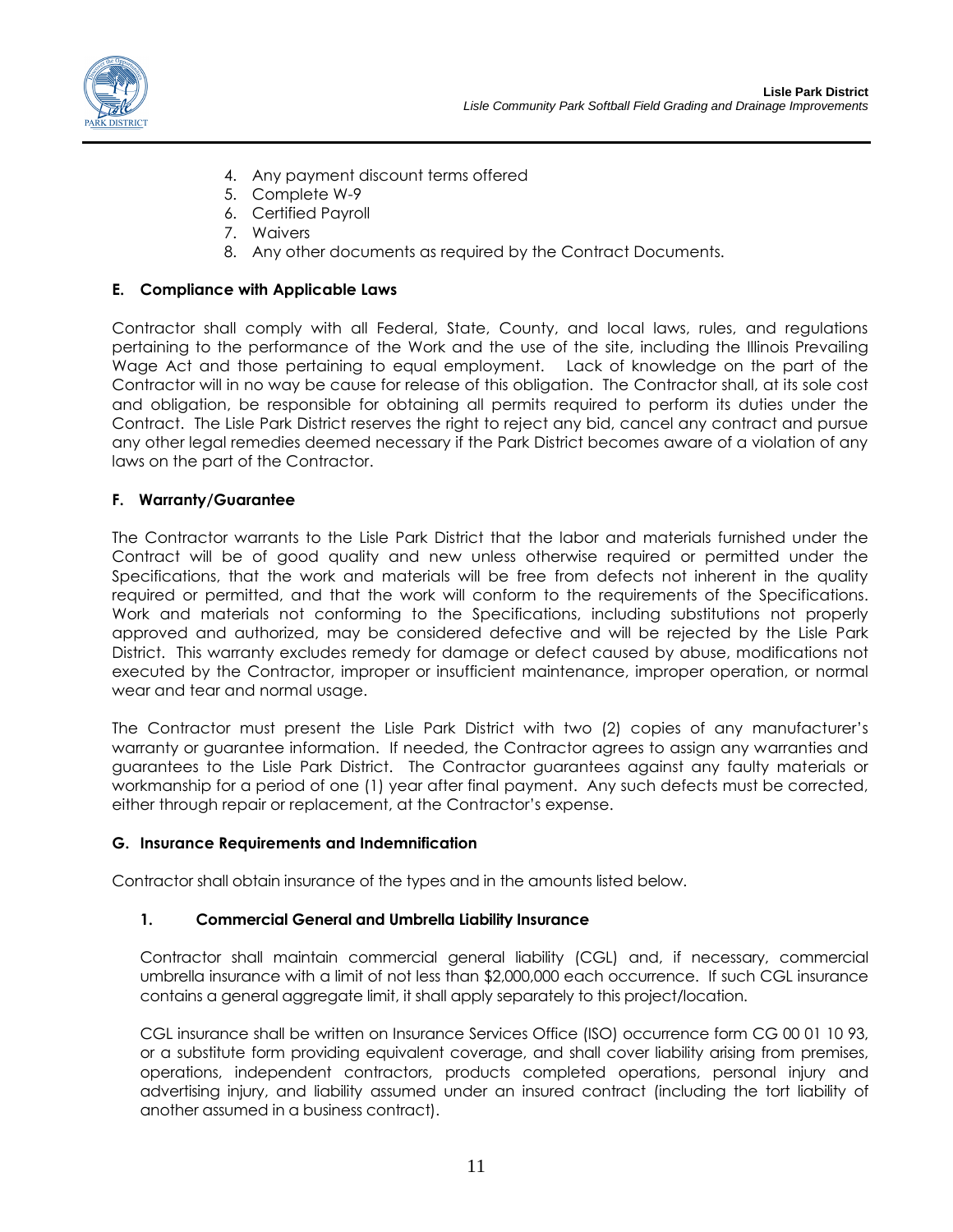

Owner, its elected and appointed officials, officers, employees and agents shall be included as additional insured under the CGL, using ISO additional insured endorsement CG 20 10 or a substitute providing equivalent coverage, and under the commercial umbrella, if any. This insurance shall apply as primary insurance with respect to any other insurance or self-insurance afforded to Owner.

There shall be no endorsement or modification of the CGL limiting the scope of coverage for liability arising from pollution, explosion, collapse, or underground property damage.

If Owner has not been included as an insured under the CGL using ISO additional insured endorsement CG 20 10 under the Commercial General and Umbrella Liability Insurance required in this Contract, the Contractor waives all rights against Owner and its officers, officials, employees, volunteers and agents for recovery of damages arising out of or incident to the Contractor's Work.

# **2. Continuing Completed Operations Liability Insurance**

Contractor shall maintain commercial general liability (CGL) and, if necessary, commercial umbrella liability insurance with a limit of not less than \$1,000,000 each occurrence for at least three years following substantial completion of the work.

Continuing CGL insurance shall be written on ISO occurrence form CG 00 01 10 93, or substitute form providing equivalent coverage, and shall, at minimum, cover liability arising from productscompleted operations and liability assumed under an insured contract.

Continuing CGL insurance shall have a products-completed operations aggregate of at least two times its each occurrence limit.

Continuing commercial umbrella coverage, if any, shall include liability coverage for damage to the insured's completed work equivalent to that provided under ISO form CG 00 01.

# **3. Business Auto and Umbrella Liability Insurance**

Contractor shall maintain business auto liability and, if necessary, commercial umbrella liability insurance with a limit of not less than \$1,000,000 each accident. Such insurance shall cover liability arising out of any auto including owned, hired and non-owned autos.

Business auto insurance shall be written Insurance Services Office (ISO) form CA 00 01, CA 00 05, CA 00 12, CA 00 20, or a substitute form providing equivalent liability coverage. If necessary, the policy shall be endorsed to provide contractual liability coverage equivalent to that provided in the 1990 and later editions of CA 00 01.

# **4. Workers Compensation Insurance**

Contractor shall maintain workers compensation as required by statute and employers liability insurance. The commercial umbrella and/or employers liability limits shall not be less than \$1,000,000 each accident for bodily injury by accident of \$1,000,000 each employee for bodily injury by disease.

### **5. General Insurance Provisions**

### **a. Evidence of Insurance**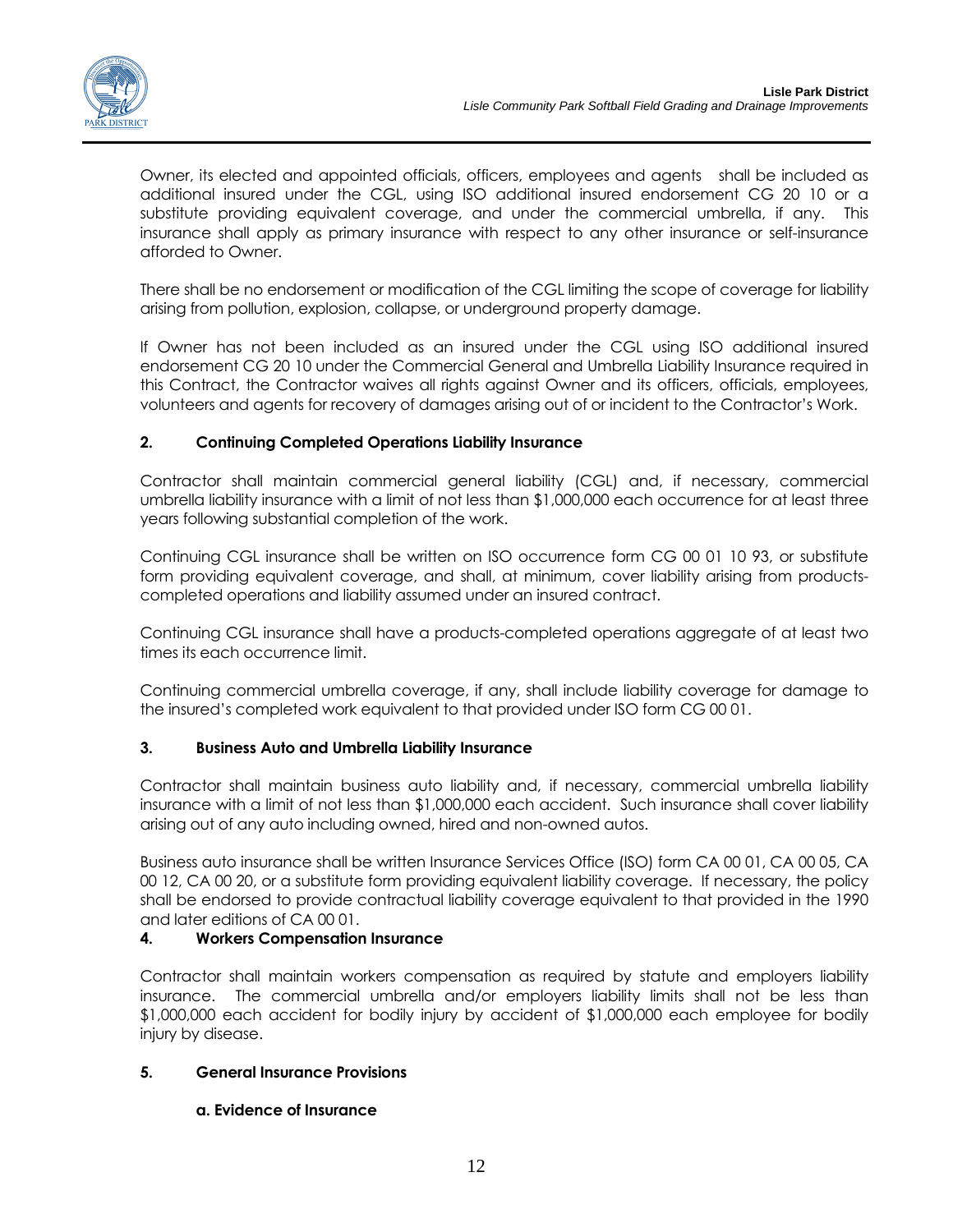Prior to beginning work, Contractor shall furnish Owner with a certificate(s) of insurance and applicable policy endorsement(s), executed by a duly authorized representative of each insurer, showing compliance with the insurance requirements set forth above.

All certificates shall provide for 30 days' written notice to Owner prior to the cancellation or material change of any insurance referred to therein. Written notice to Owner shall be by certified mail, return receipt requested.

Failure of Owner to demand such certificate, endorsement or other evidence of full compliance with these insurance requirements or failure of Owner to identify a deficiency from evidence that is provided shall not be construed as a waiver of Contractor's obligation to maintain such insurance.

Owner shall have the right, but not the obligation, of prohibiting Contractor or any Subcontractor from entering the project site until such certificates or other evidence that insurance has been placed in complete compliance with these requirements is received and approved by Owner.

Failure to maintain the required insurance may result in suspension of the Work or termination of the Contract at Owner's option and in such event Contractor shall be solely liable for all damages and costs resulting therefrom and shall not be entitled to any compensation from Owner associated therewith.

With respect to insurance maintained after final payment in compliance with a requirement above, an additional certificate(s) evidencing such coverage shall be promptly provided to Owner whenever requested.

Contractor shall provide certified copies of all insurance policies required above within 10 days of Owner's written request for said copies.

# **b. Acceptability of Insurers**

For insurance companies that obtain a rating from A.M. Best, that rating should be no less than A VII using the most recent edition of the A.M. Best's Key Rating Guide. If the Best's rating is less than A VII or a Best's rating is not obtained, the Owner has the right to reject insurance written by an insurer it deems unacceptable.

### **c. Cross-Liability Coverage**

If Contractor's liability policies do not contain the standard ISO separation of insured's' provision, or a substantially similar clause, they shall be endorsed to provide cross-liability coverage.

### **d. Deductibles and Self-Insured Retentions**

Any deductibles or self-insured retentions must be declared to the Owner. At the option of the Owner, the Contractor may be asked to eliminate such deductibles or self-insured retentions as respects the Owner, its officers, officials, employees, volunteers and agents or required to procure a bond guaranteeing payment of losses and other related costs including but not limited to investigations, claim administration and defense expenses.

### **e. Subcontractors**

Contractor shall cause each Subcontractor employed by Contractor to purchase and maintain insurance of the type specified above. When requested by the Owner, Contractor shall furnish copies of certificates of insurance evidencing coverage for each Subcontractor.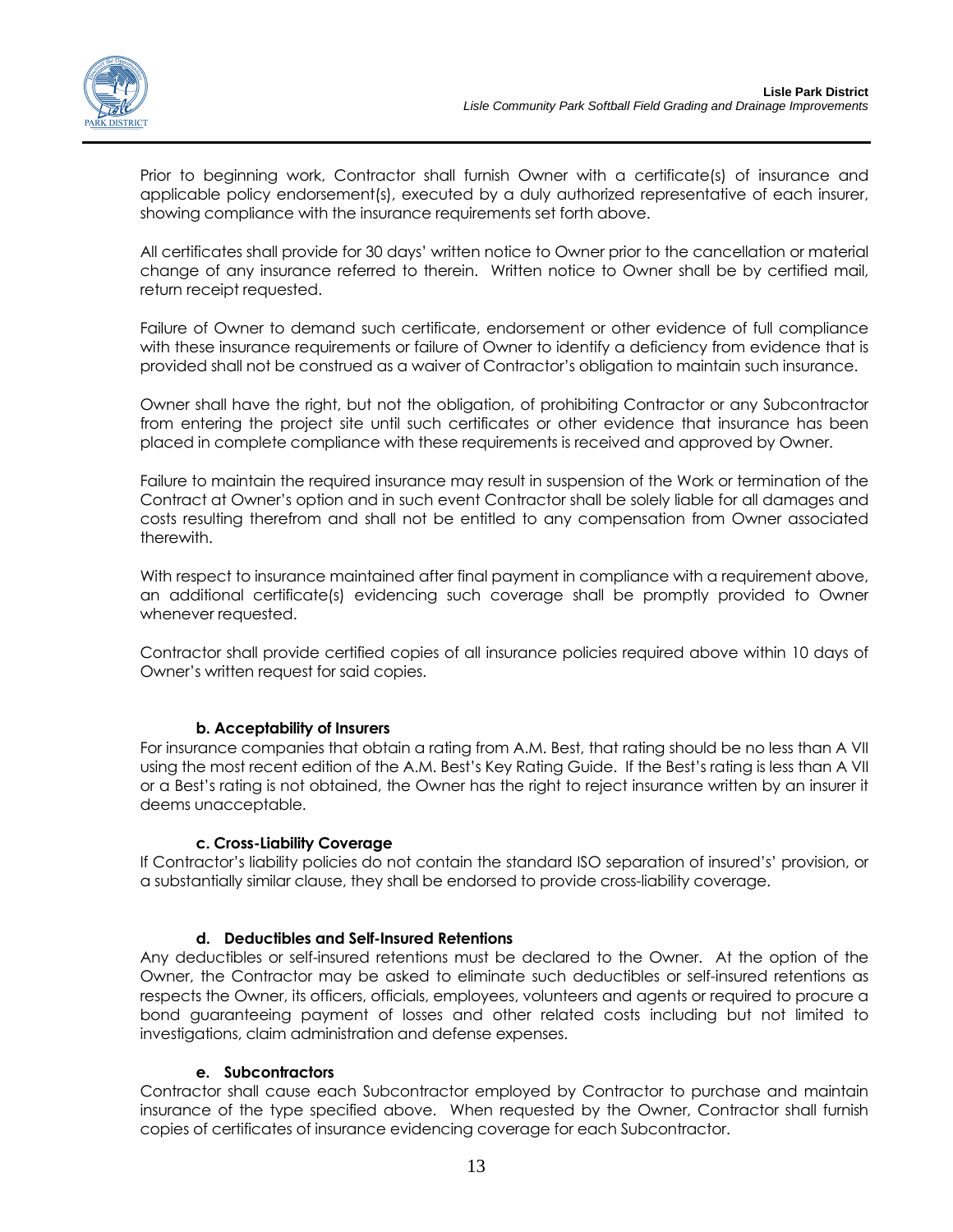

# **6. Indemnification**

To the fullest extent permitted by law, the Contractor shall indemnify and hold harmless the Owner and its officers, officials, employees, volunteers and agents from and against all claims, damages, losses and expenses including but not limited to legal fees (attorney's and paralegals' fees and court costs), arising out of or resulting from the performance of the Contractor's work, provided that any such claim, damage, loss or expense (i) is attributable to bodily injury, sickness, disease or death, or injury to or destruction of tangible property, other than the work itself, including the loss of use resulting there from and (ii) is caused in whole or in part by any wrongful or negligent act or omission of the Contractor, any Subcontractor, anyone directly or indirectly employed by any of them or anyone for whose acts any of them may be liable, regardless of whether or not it is caused in part by a party indemnified hereunder. Such obligation shall not be construed to negate, abridge, or otherwise reduce any other right or obligation of indemnity which would otherwise exist as to any party or person described in this Paragraph. Contractor shall similarly protect, indemnify and hold and save harmless the Owner, its officers, officials, employees, volunteers and agents against and from any and all claims, costs, causes, actions and expenses including but not limited to legal fees, incurred by reason of Contractor's breach of any of its obligations under, or Contractor's default of, any provision of the Contract.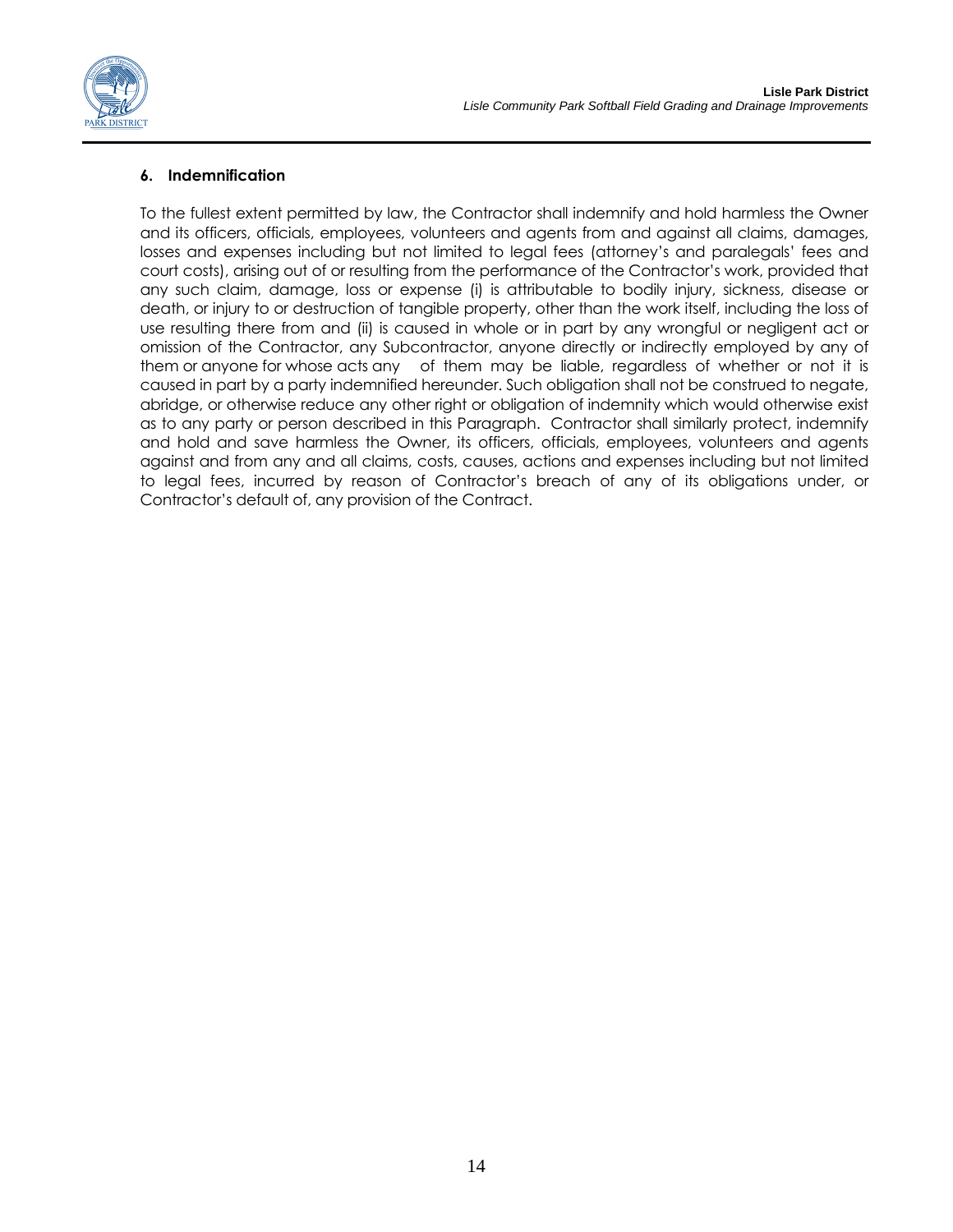

### **5. PROJECT SPECIFICATIONS / DRAWINGS**

#### **A. Drawings**

The drawings for this project have been prepared by CEMCON, Ltd. and are entitled *Final Site Development Plans for Lisle Community Park Softball Field* revision date 05-3-22. Included in the drawings are Construction Specifications – General Notes; Stormwater Pollution Prevention Plan, Details, and Notes; Drainage and Grading Plan; and Floodplain Cross-Sections.

By reference these drawings, standards, and specifications are part of this Bid Package and are provided in the Bid Package Link. Submission of a Bid implies that the Bidder is fully knowledgeable of all requirements of the project specifications and site conditions. No claim for additional compensation will be considered or paid because of the Contractor's negligence or failure to be so informed.

#### **B. Construction Staking/Layout**

Construction surveying will be provided by the Owner's representative CEMCON, Ltd. A minimum of two (2) weeks' notice is required.

### **C. Permits**

All stormwater permits have been obtained by the owner. The Contractor will be responsible for the Village of Lisle Building Permit and any/all inspections.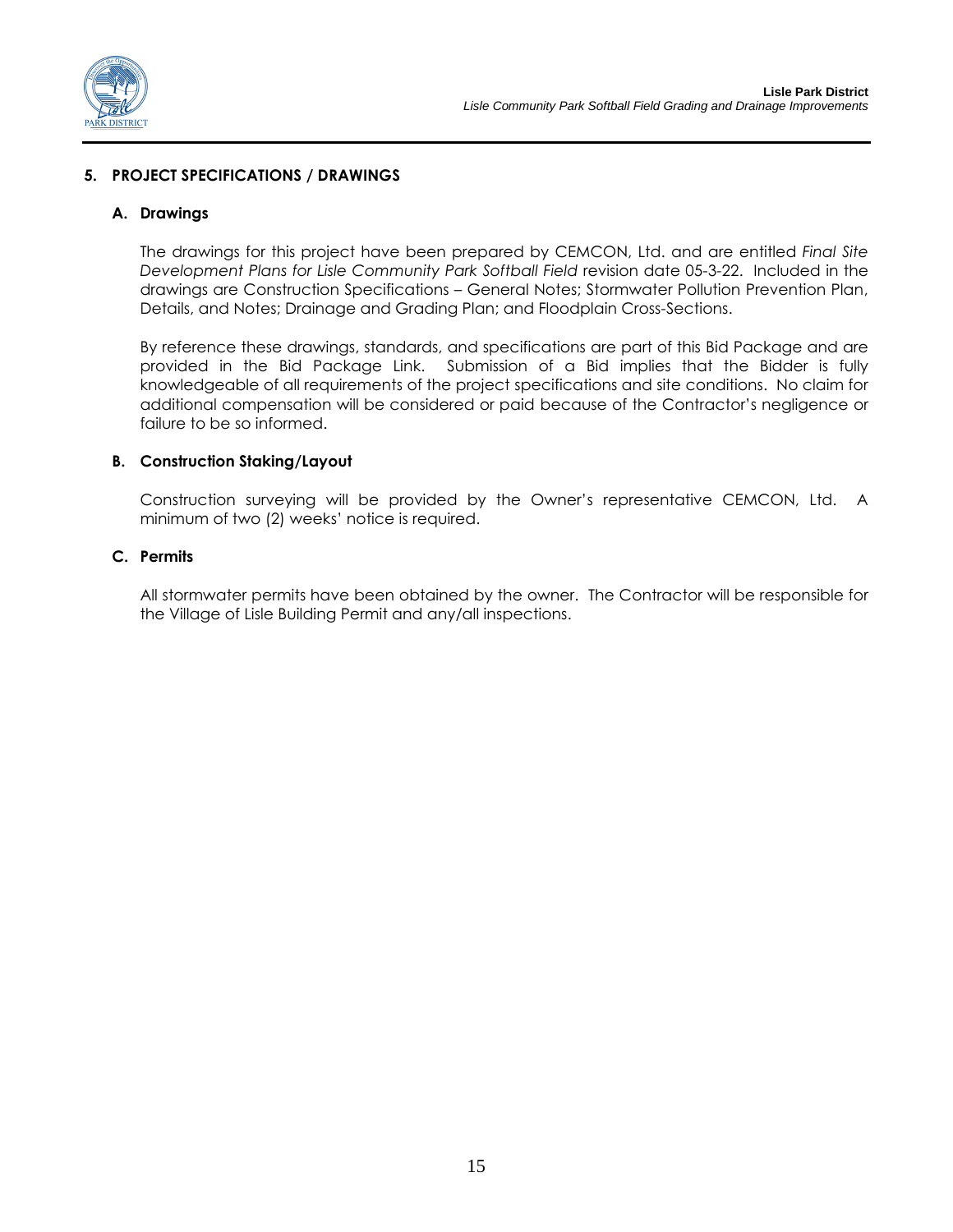

### **6. CONTRACTOR BID FORM**

TO: THE PRESIDENT AND BOARD OF PARK COMMISSIONERS OF THE LISLE PARK DISTRICT, LISLE, ILLINOIS.

Bid of:

**Contractor** 

City, State, Zip

\_\_\_\_\_\_\_\_\_\_\_\_\_\_\_\_\_\_\_\_\_\_\_\_ Address

THE UNDERSIGNED:

Acknowledges:

Receipt, thorough review and understanding of the Bid Documents and requirements thereof. Receipt of Addendum

No: \_\_\_\_\_\_\_\_\_\_ Date: \_\_\_\_\_\_\_\_\_\_\_\_\_\_\_\_\_\_\_\_\_

 $\frac{1}{2}$  ,  $\frac{1}{2}$  ,  $\frac{1}{2}$  ,  $\frac{1}{2}$  ,  $\frac{1}{2}$  ,  $\frac{1}{2}$  ,  $\frac{1}{2}$  ,  $\frac{1}{2}$  ,  $\frac{1}{2}$  ,  $\frac{1}{2}$  ,  $\frac{1}{2}$  ,  $\frac{1}{2}$  ,  $\frac{1}{2}$  ,  $\frac{1}{2}$  ,  $\frac{1}{2}$  ,  $\frac{1}{2}$  ,  $\frac{1}{2}$  ,  $\frac{1}{2}$  ,  $\frac{1$ 

No: \_\_\_\_\_\_\_\_\_\_ Date: \_\_\_\_\_\_\_\_\_\_\_\_\_\_\_\_\_\_\_\_\_

By submission of its bid, the Bidder acknowledges, agrees, represents, declares and warrants:

1. That it has visited and examined the site, and is fully familiar with and has satisfied itself as to the site and the local and other conditions under which the Work is to be performed, including without limitation, (i) surface conditions of the site and subsurface conditions readily observable or ascertainable upon the exercise of reasonable diligence and all structures and obstructions thereon and thereunder, both natural and manmade; (ii) the nature, location, and character of the general area in which the Project is located, including without limitation, its climatic conditions, available labor supply and labor costs, and available equipment supply and equipment costs; and (iii) the quality and quantity of all materials, supplies, tools, equipment, labor, and professional services necessary to complete the Work in the manner and within the cost and time frame indicated by the Contract Documents; and has correlated the Bidder's personal observations with the requirements of and matters indicated in or by the proposed Contract Documents.

2. To hold the bid open for one hundred and twenty (120) days subsequent to the date of the bid opening.

3. To enter into and execute a Contract with the Owner within ten (10) days after the date of the Notice of Award, if awarded on the basis of this bid, and in connection therewith to:

(a) Furnish all bonds and insurance required by the Contract Documents;

(b) Accomplish the Work in accordance with the Contract Documents; and

(c) Complete the Work within the time requirements as set forth in the Contract Documents.

4. That the Bidder has carefully examined the Instructions to Bidders, the Drawings and Specifications, and the Project Manual in its entirety, in order to determine how these affect the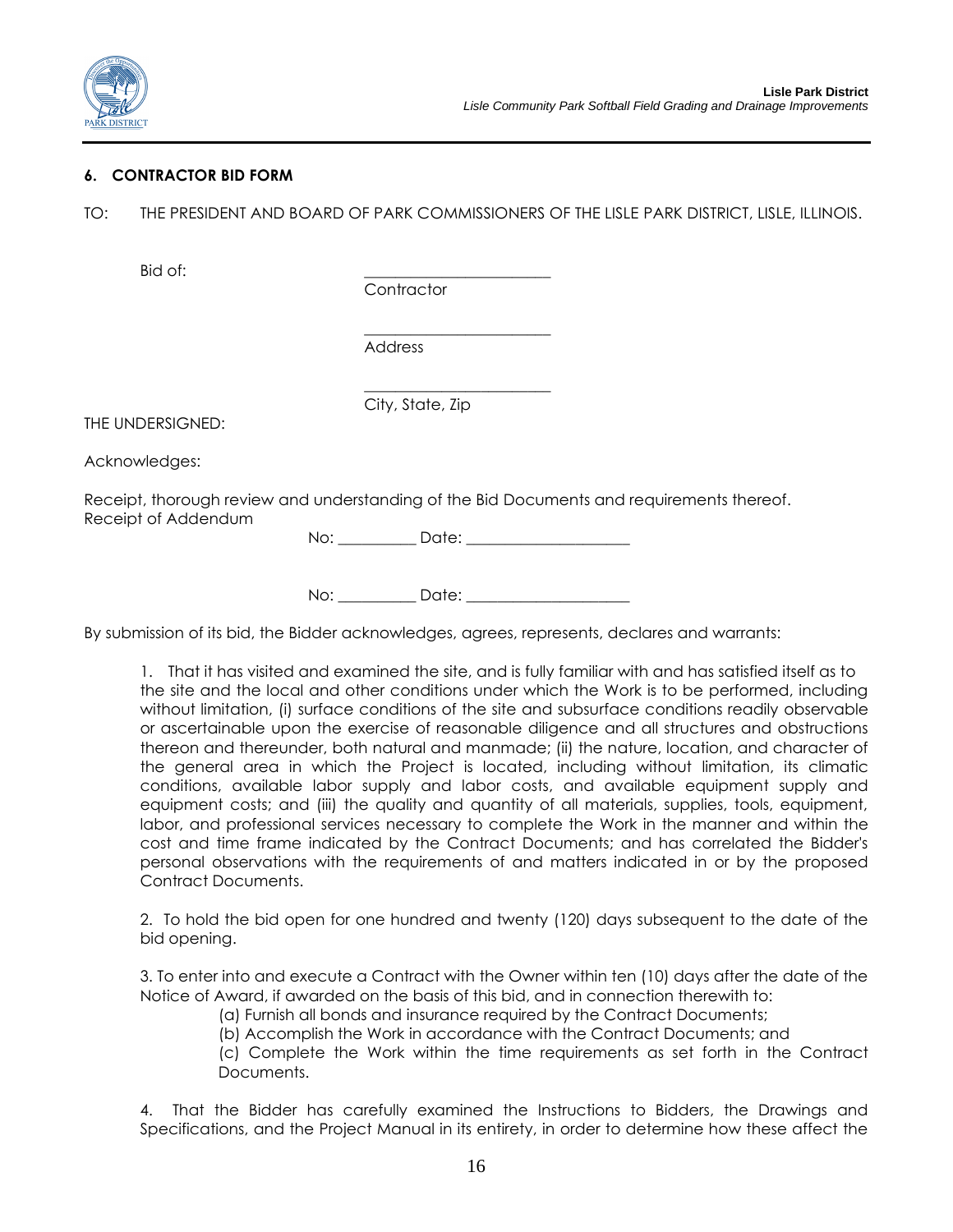bid proposal, the forms of the Contract, the required Contract bonds, and duration thereof, and that the Bidder has inspected in detail the site of the proposed Work, and been familiarized with all of the requirements of construction, and of the governing municipalities under whose jurisdiction the Project falls (its codes, ordinances and construction requirements therein), and understands that in making this proposal, the Bidder waives all rights to plead any misunderstanding regarding the same.

5. That if this proposal is accepted, the Bidder is to provide all of the necessary equipment, tools, apparatus, labor, and other means of construction, and to do all of the Work and to furnish all of the materials specified in the Contract Documents in the manner and at the time therein prescribed, and in accordance with the requirements set forth.

6. To furnish a Bid Bond in accordance with the Instructions to Bidders.

7. To furnish a Performance/Labor and Material Payment Bond in accordance with the Instructions to Bidders.

8. To commence work as specified in the Instructions to Bidders, and to prosecute the Work in such a manner, and with sufficient materials, equipment and labor as will ensure its completion within reasonable time, it being understood and agreed that the completion within such reasonable time is an essential part of this Contract.

9. To give the total base bid amount, the total add alternate and/or subtract alternate amounts (if requested) both in words and in figures. The total bid amount in each case shall be the sum of all of the total item amounts as applicable and as described above.

Agrees:

Bidder agrees to perform the Work in accordance with the Bid Documents and to the satisfaction of the Lisle Park District for the lump sum bid of:

 $\clubsuit$  (dollars)

Authorized Officer:

\_\_\_\_\_\_\_\_\_\_\_\_\_\_\_\_\_\_\_\_\_\_\_ Affiant's Signature

 $\frac{1}{2}$  ,  $\frac{1}{2}$  ,  $\frac{1}{2}$  ,  $\frac{1}{2}$  ,  $\frac{1}{2}$  ,  $\frac{1}{2}$  ,  $\frac{1}{2}$  ,  $\frac{1}{2}$  ,  $\frac{1}{2}$  ,  $\frac{1}{2}$  ,  $\frac{1}{2}$  ,  $\frac{1}{2}$  ,  $\frac{1}{2}$  ,  $\frac{1}{2}$  ,  $\frac{1}{2}$  ,  $\frac{1}{2}$  ,  $\frac{1}{2}$  ,  $\frac{1}{2}$  ,  $\frac{1$ Type or print name and title

Subscribed and sworn to before me This \_\_\_\_ day of \_\_\_\_\_\_\_\_\_\_, 2022.

Notary Public

\_\_\_\_\_\_\_\_\_\_\_\_\_\_\_\_\_\_\_\_\_\_\_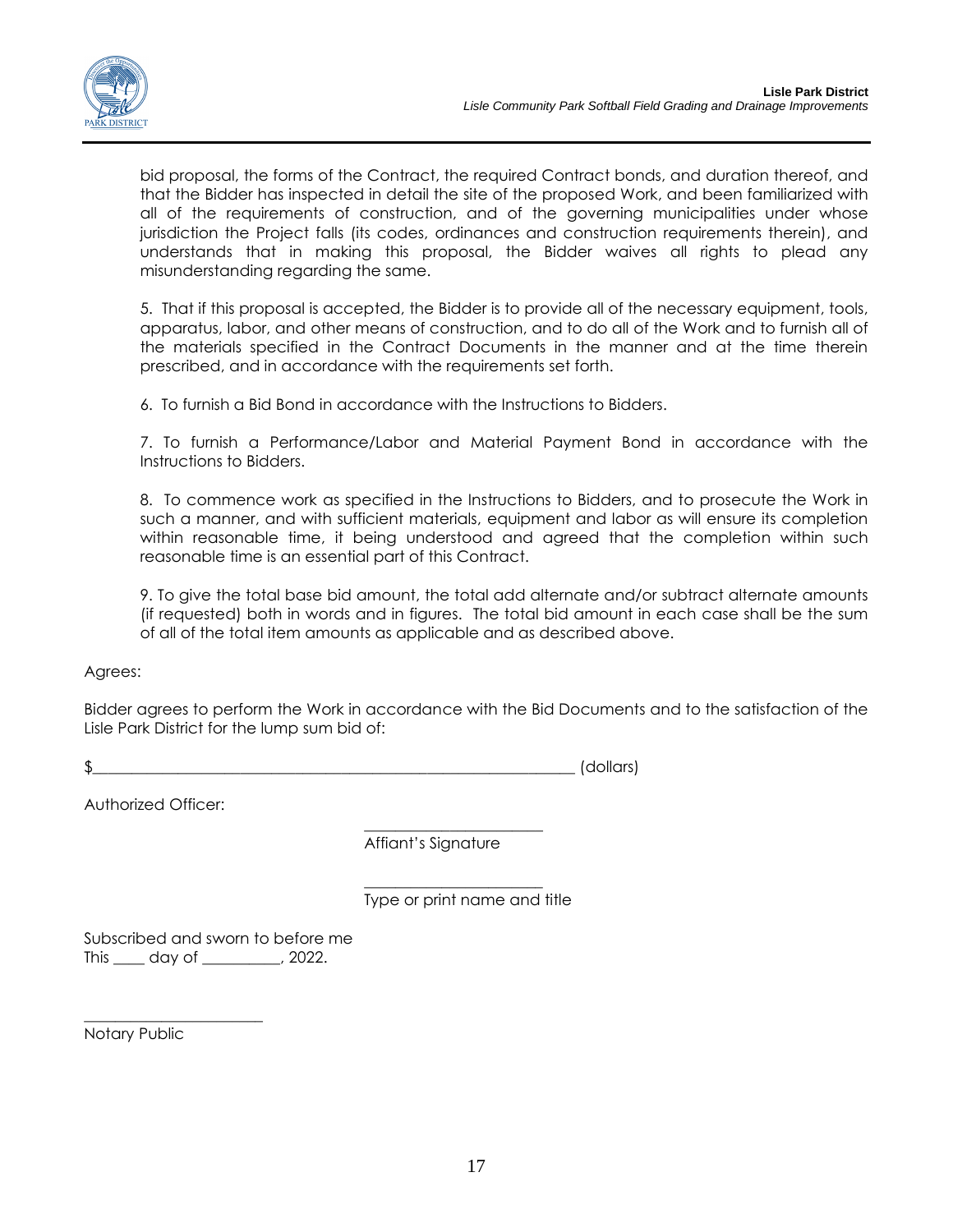

# **7. AFFIDAVIT REGARDING BUSINESS STATUS**

I, the undersigned, being duly sworn to state as follows:

\_\_\_\_\_\_\_\_\_\_\_\_\_\_\_\_\_\_\_\_\_\_\_\_\_\_\_\_\_\_\_\_\_\_\_\_\_ is a

Name of Bidder

**Corporation** 

Partnership

\_\_\_\_ Individual Proprietorship

\_\_\_\_\_\_\_\_\_\_\_\_\_\_\_\_\_\_\_\_

The business address is: \_\_\_\_\_\_\_\_\_\_\_\_\_\_\_\_\_\_\_\_

 $\frac{1}{2}$  ,  $\frac{1}{2}$  ,  $\frac{1}{2}$  ,  $\frac{1}{2}$  ,  $\frac{1}{2}$  ,  $\frac{1}{2}$  ,  $\frac{1}{2}$  ,  $\frac{1}{2}$  ,  $\frac{1}{2}$  ,  $\frac{1}{2}$  ,  $\frac{1}{2}$  ,  $\frac{1}{2}$  ,  $\frac{1}{2}$  ,  $\frac{1}{2}$  ,  $\frac{1}{2}$  ,  $\frac{1}{2}$  ,  $\frac{1}{2}$  ,  $\frac{1}{2}$  ,  $\frac{1$ Affiant's Signature

 $\frac{1}{2}$  ,  $\frac{1}{2}$  ,  $\frac{1}{2}$  ,  $\frac{1}{2}$  ,  $\frac{1}{2}$  ,  $\frac{1}{2}$  ,  $\frac{1}{2}$  ,  $\frac{1}{2}$  ,  $\frac{1}{2}$  ,  $\frac{1}{2}$  ,  $\frac{1}{2}$  ,  $\frac{1}{2}$  ,  $\frac{1}{2}$  ,  $\frac{1}{2}$  ,  $\frac{1}{2}$  ,  $\frac{1}{2}$  ,  $\frac{1}{2}$  ,  $\frac{1}{2}$  ,  $\frac{1$ Type or print name and title

Subscribed and sworn to before me

this \_\_\_\_ day of \_\_\_\_\_\_\_\_\_\_, 2022.

Notary Public

\_\_\_\_\_\_\_\_\_\_\_\_\_\_\_\_\_\_\_\_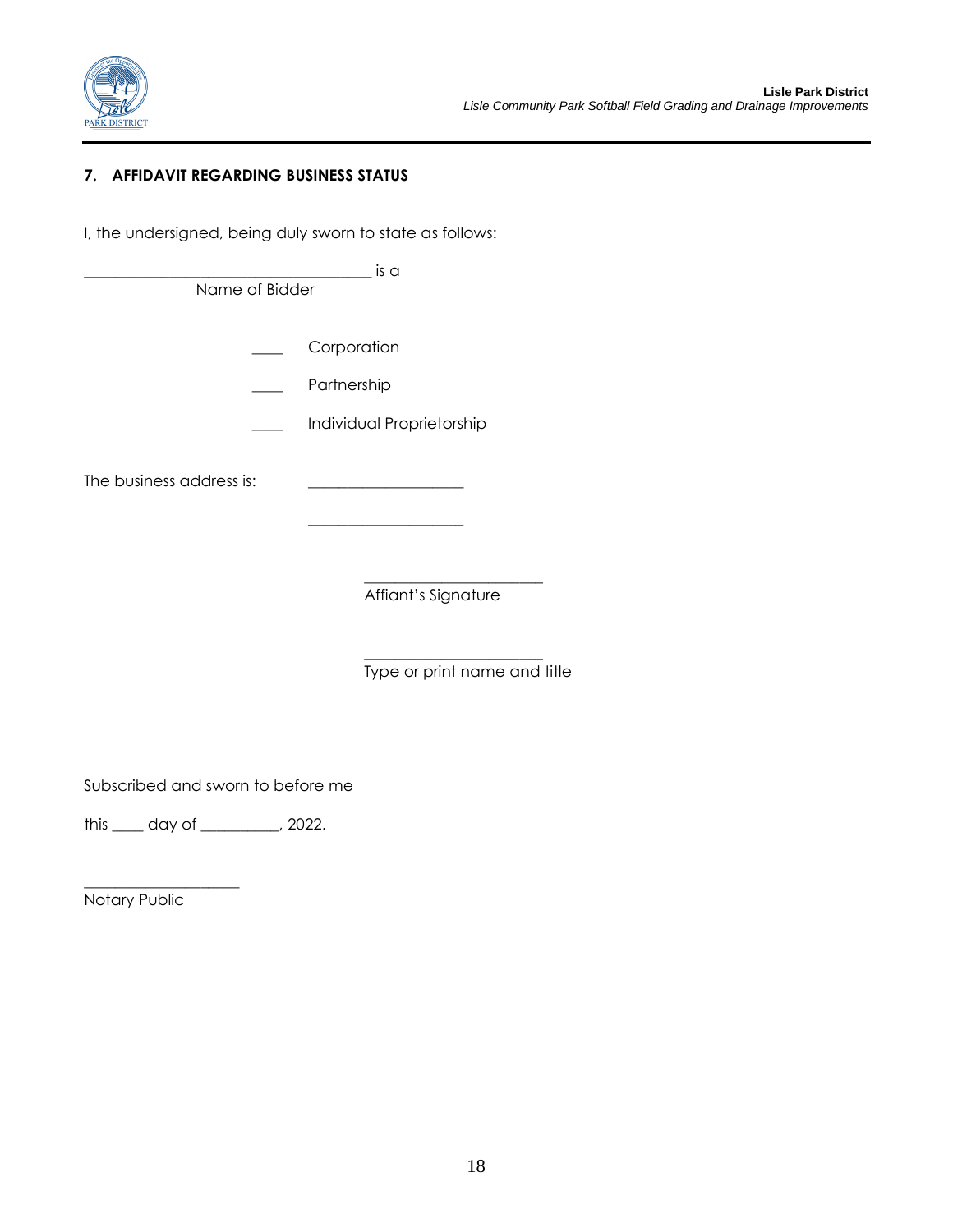

### **8. CONTRACTOR COMPLIANCE AND CERTIFICATIONS**

THE FOLLOWING ARE CONTRACTOR COMPLIANCE AND CERTIFICATION REQUIREMENTS WHICH MUST BE SIGNED AND SUBMITTED BY ALL PERSONS SUBMITTING A BID FOR THIS WORK. ANY BID SUBMITTED WITHOUT THIS ATTACHMENT PROPERLY SIGNED BY THE BIDDER SHALL BE REJECTED AS NON-RESPONSIVE. THE CONTRACTOR COMPLIANCE AND CERTIFICATIONS ATTACHMENT OF THE SUCCESSFUL BIDDER SHALL BE DEEMED REMADE BY THE SUCCESSFUL BIDDER ON THE DATE OF THE CONTRACT AND SHALL BE INCORPORATED IN AND MADE PART OF THE CONTRACT.

THE UNDERSIGNED "CONTRACTOR" HEREBY CERTIFIES, AFFIRMS AND AGREES AS FOLLOWS:

- 1. Contractor has carefully read and understands the contents, purpose and legal effect of this document as stated above and hereafter in this document. The Certifications contained herein are true, complete and correct in all respects.
- 2. Contractor shall abide by and comply with all applicable Federal, State, County and local laws, rules and regulations including but not limited to those relating to: 1) fair employment practices, affirmative action and prohibiting discrimination in employment; 2) workers' compensation; and 3) worker and workplace safety. Contractor has not and shall not discriminate in the hiring, promotion or firing of employees on the basis of race, sex, religion, national origin or ancestry, citizenship status, age, mental or physical handicap or association with a person with a disability or unfavorable discharge from military service.
- 3. All contracts for this Project are subject to the provisions of the Illinois Prevailing Wage Act (820 ILCS 130/0.01 *et seq.*), providing for the payment of the prevailing rate of wage to all laborers, workmen and mechanics engaged in the Work. Contractor shall pay prevailing rates of wages in accordance with the wage determination included with the Contract Documents and any subsequent determinations issued by the Illinois Department of Labor which shall supersede the determination included in the Contract Documents, all in accordance with applicable law. Contractor is responsible for determining the applicable prevailing wage rates at the time of bid submission and at the time of performance of the Work. Failure of Contractor to make such determination shall not relieve it of its obligations in accordance with the Contract Documents. Contractor shall also comply with all other requirements of the Act including without limitation those pertaining to inclusion of required language in subcontracts, job site posting, maintenance and submission of certified payroll records and inspection of records. Contractor is not barred from entering into public contracts under Section 11a of the Illinois Prevailing Wage Act due to its having been found to have disregarded its obligations under the Act.
- 4. Contractor agrees that it shall not assign any staff, employee, agent, or subcontractor to this contract that has not been subject to: (1) a criminal background check; and (2) crossreference with the state of Illinois State Police Sexual Offender Registry and the U.S. Department of Justice National Sex Offender Public database.
- 5. To the best of the Contractor's knowledge, no officer or employee of Contractor has been convicted of bribery or attempting to bribe an officer or employee of the State of Illinois, or any unit of local government, nor has any officer or employee made an admission of guilt of such conduct which is a matter of record.
- 6. Contractor is not barred from bidding on or entering into public contracts due to having been convicted of bid rigging or bid rotating under paragraphs 33E-3 or 33E-4 of the Illinois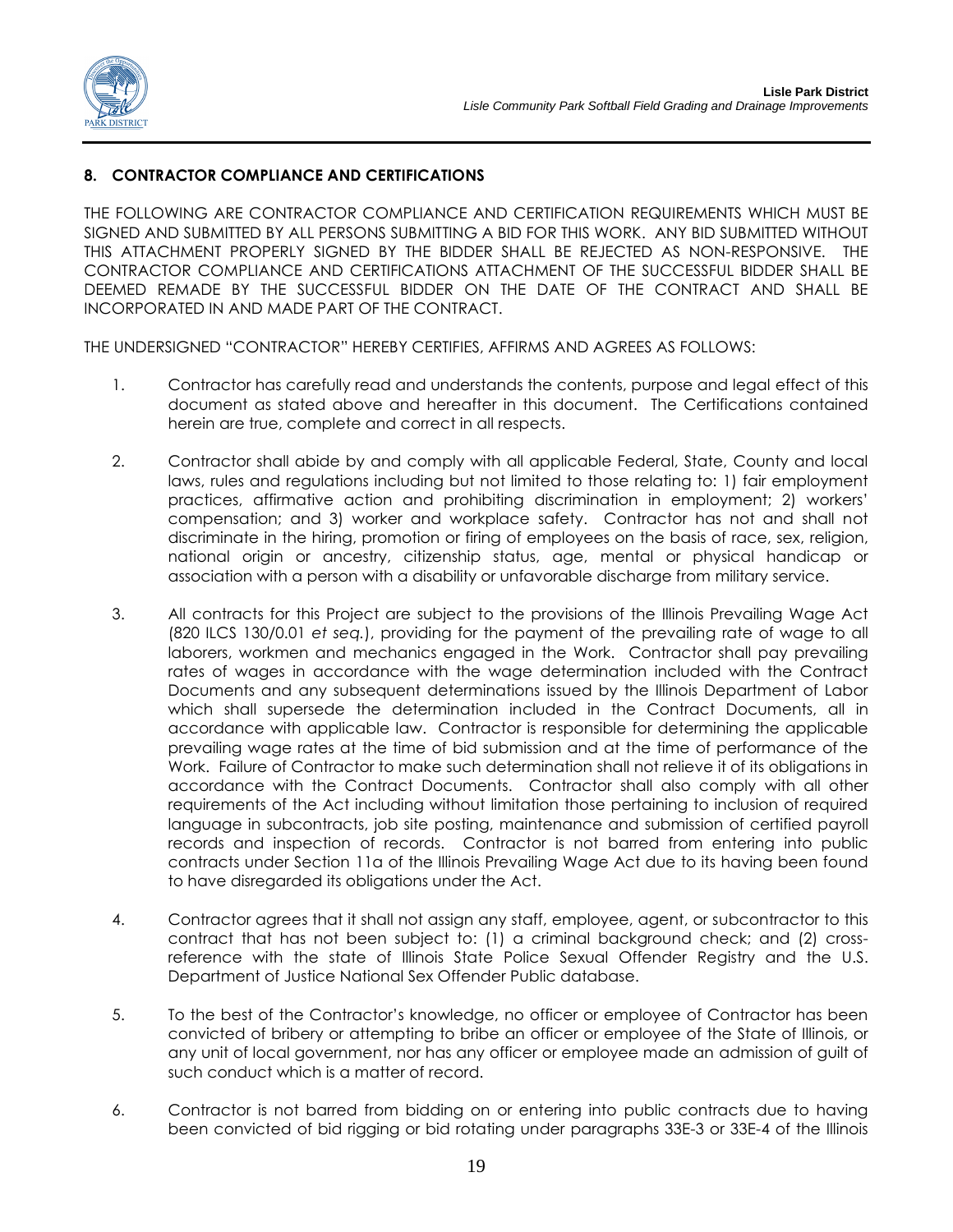

Criminal Code. Contractor also certifies that no officers or employees of the Contractor have been so convicted and that the Contractor is not the successor company or a new company credited by the officers or owners of one so convicted. Contractor further certifies that any such conviction occurring after the date of this certification will be reported to the Owner, immediately, in writing, if it occurs during the bidding process or otherwise prior to entering into the Contract therewith.

- 7. Pursuant to the Illinois Human Rights Act (775 ILCS 5/2-105), Contractor has a written sexual harassment policy that includes, at a minimum, the following information: (i) a statement of the illegality of sexual harassment; (ii) the definition of sexual harassment under state law; (iii) a description of sexual harassment utilizing examples; (iv) the Contractor's internal complaint process including penalties; (v) the legal recourse, investigative and complaint process available through the Illinois Department of Human Rights and the Human Rights Commission and directions on how to contact both; and (vi) protection against retaliation as provided by Section 6-101 of the Illinois Human Rights Act. Contractor further certifies that such policy shall remain in full force and effect. A copy of the policy shall be provided to the Illinois Department of Human Rights upon request. Contractor shall abide by the "Employment of Illinois Workers on Public Works Act" (30 ILCS 570/0.01 *et seq.*) which stipulates that whenever there is a period of excessive unemployment in Illinois, defined as any month immediately following two (2) consecutive calendar months during which the level of unemployment in Illinois exceeds five percent (5%) as measured by the U.S. Bureau of Labor Statistics in its monthly publication of employment and unemployment figures, the Contractor shall employ only Illinois laborers unless otherwise exempted as so stated in the Act. ("Illinois laborer" means any person who has resided in Illinois for at least 30 days and intends to become or remain an Illinois resident). Other laborers may be used if Illinois laborers are not available or are incapable of performing the particular type of work involved if so certified by the Contractor and approved by the Owner.
- 8. (i) Contractor's bid proposal was made without any connection or common interest in the profits anticipated to be derived from the Contract by Contractor with any other persons submitting any bid or proposal for the Contract; (ii) the Contract terms are in all respects fair and the Contract will be entered into by Contractor without collusion or fraud; (iii) no official, officer or employee of the Owner has any direct or indirect financial interest in Contractor's bid proposal or in Contractor, (iv) the Contractor has not directly or indirectly provided, and shall not directly or indirectly provide, funds or other consideration to any person or entity (including, but not limited to, the Owner and the Owner's employees and agents), to procure improperly special or unusual treatment with respect to this Agreement or for the purpose of otherwise improperly influencing the relationship between the Owner and the Contractor. Additionally, the Contractor shall cause all of its officers, directors, employees, (as the case may be) to comply with the restrictions contained in the preceding sentence.
- 9. Contractor knows and understands the Equal Employment Opportunity Clause administered by the Illinois Department of Human Rights, which is incorporated herein by this reference, and agrees to comply with the provisions thereof. Contractor further certifies that Contractor is an "equal opportunity employer" as defined by Section 2000 (e) of Chapter 21, Title 42 of the United States Annotated and Executive Orders #11246 and #11375 as amended, which are incorporated herein by this reference.
- 10. Neither Contractor nor any substantially owned affiliated company is participating or shall participate in an international boycott in violation of the provisions of the U.S. Export Administration Act of 1979 or the regulations of the U.S. Department of Commerce promulgated under that Act.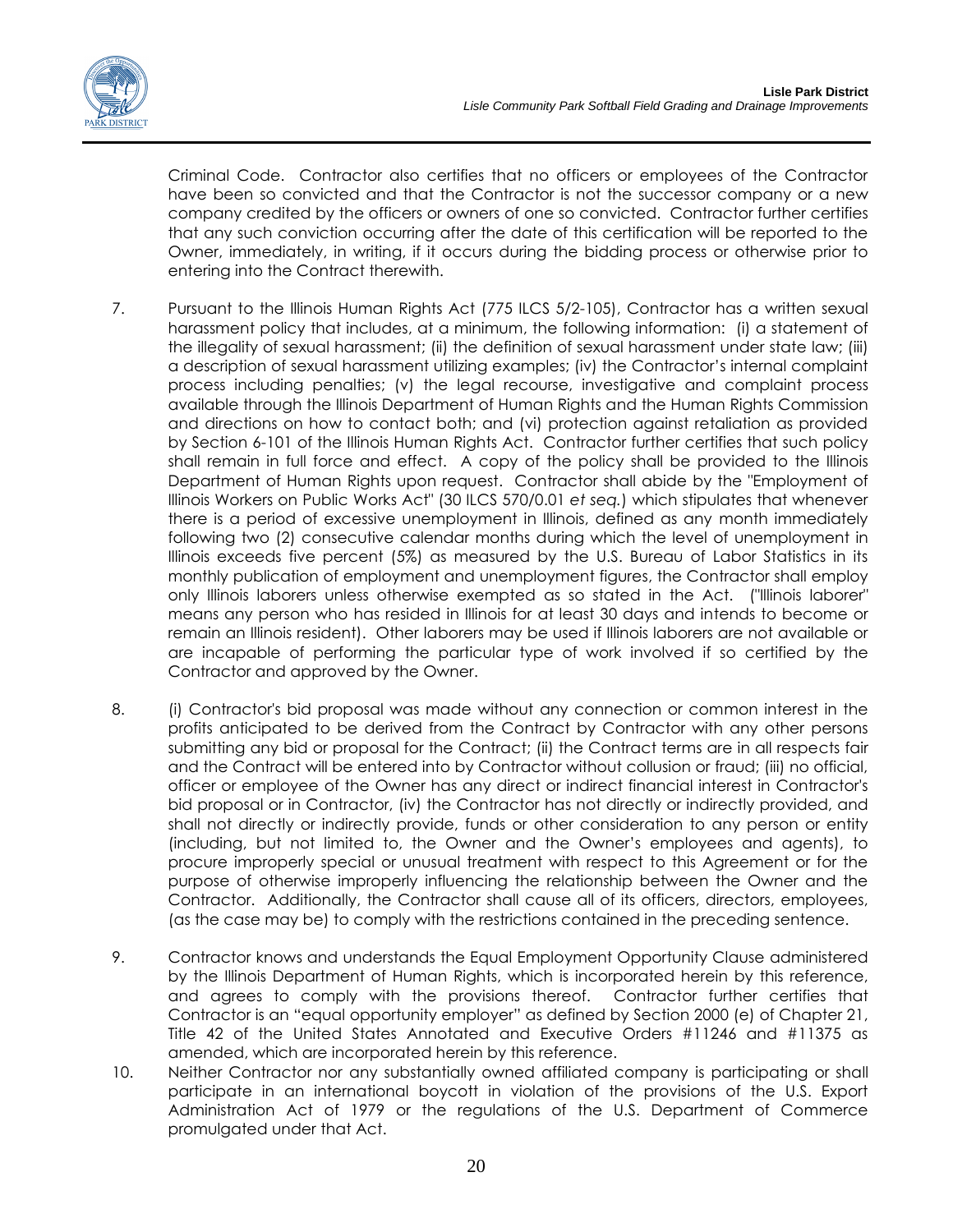

- 11. Contractor is not barred from contracting with the Owner because of any delinquency in the payment of any tax administrated by the Illinois Department of Revenue, unless it is being contested. Contractor understands that making a false statement regarding delinquency in taxes is a Class A misdemeanor, and, in addition, voids the Contract and allows the Owner, a unit of local government, to recover in a civil action all amounts paid to Contractor.
- 12. If Contractor has 25 or more employees at the time of letting of the Contract, Contractor knows, understands and acknowledges its obligations under the Illinois Drug Free Workplace Act (30 ILCS 580/I et seq.) and certifies that it will provide a drug-free workplace by taking the actions required under, and otherwise implementing on a continuing basis, Section 3 of the Drug Free Workplace Act. Contractor further certifies that it has not been debarred and is not ineligible for award of this Contract as the result of a violation of the Illinois Drug Free Workplace Act.
- 13. The Contractor shall comply with the requirements and provisions of the Freedom of Information Act (5 ILCS 140/1 *et. seq*.) and, upon request of the Lisle Park District's designated Freedom of Information Act Officer (FOIA Officer), Contractor shall within two (2) business days of said request, turn over to the FOIA Officer any record in the possession of the Contractor that is deemed a public record under FOIA.

| I, the undersigned, a notary public in and for the State and County, aforesaid, hereby certify that |  |  |  |  |
|-----------------------------------------------------------------------------------------------------|--|--|--|--|

appeared before me this day and, being duly sworn on oath, acknowledged that he/she executed the foregoing instrument as his/her free act and deed as the act and deed of the Contractor.

Subscribed and sworn to before me

this \_\_\_\_ day of \_\_\_\_\_\_\_\_\_\_, 2022.

### Notary Public

\_\_\_\_\_\_\_\_\_\_\_\_\_\_\_\_\_\_\_\_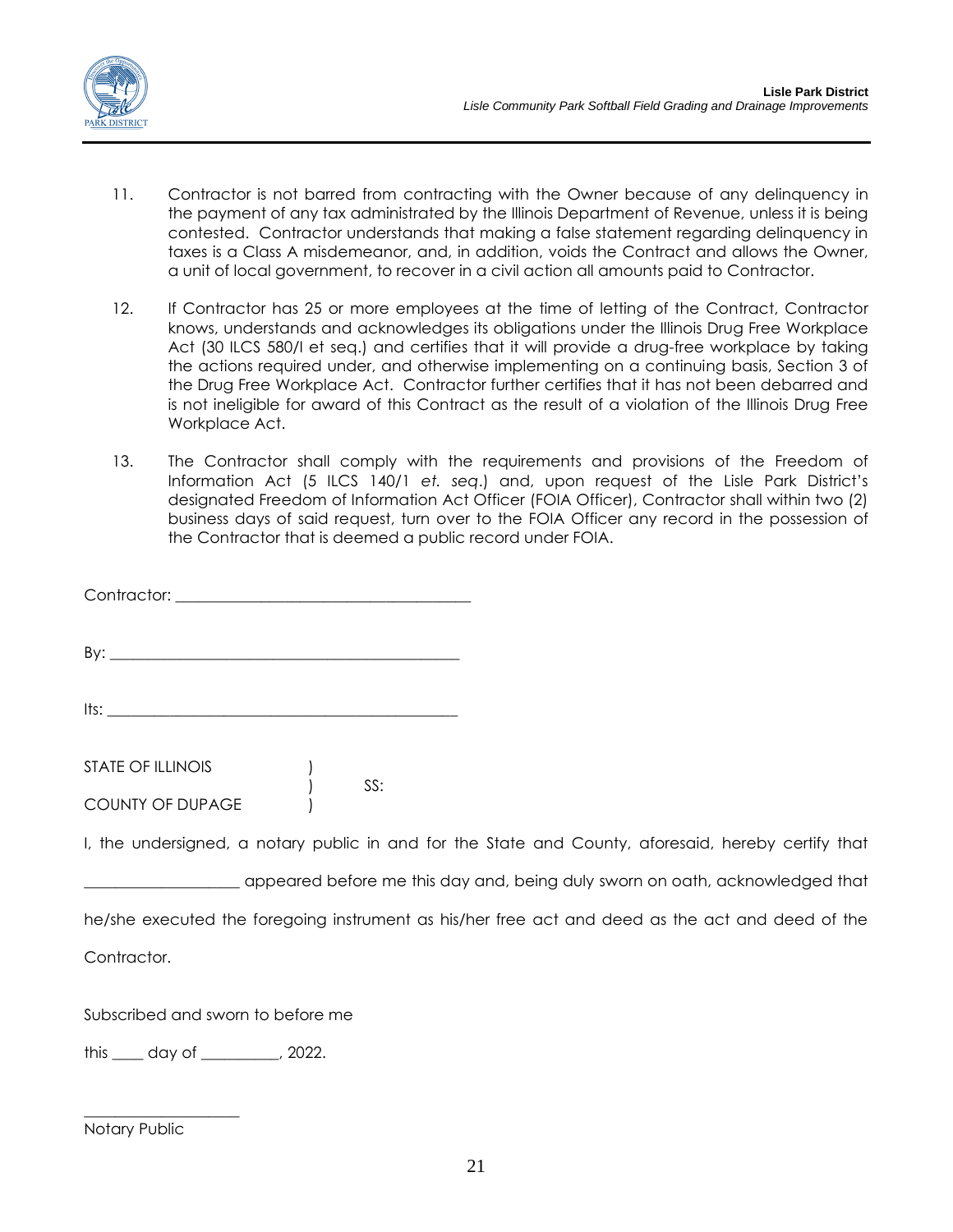

### **9. SUBSTANCE ABUSE PREVENTION PROGRAM CERTIFICATION**

The Substance Abuse Prevention on Public Works Projects Act, 820 ILCS 265/1 et seq., ("Act") prohibits any employee of the Contractor or any Subcontractor on a public works project to use, possess or be under the influence of a drug or alcohol, as those terms are defined in the Act, while performing work on the project. The Contractor/Subcontractor **[circle one],** by its undersigned representative, hereby certifies and represents to the Lisle Park District that **[Contractor/Subcontractor must complete either Part A or Part B below]**:

A. The Contractor/Subcontractor **[circle one]** has in place for all of its employees not covered by a collective bargaining agreement that deals with the subject of the Act a written substance abuse prevention program, a true and correct copy of which is attached to this certification, which meets or exceeds the requirements of the Substance Abuse Prevention on Public Works Act, 820 ILCS 265/*1 et seq.* **[Contractor/Subcontractor must attach a copy of its substance abuse prevention program to this Certification.]**

Name of Contractor/Subcontractor (print or type)

 $\frac{1}{2}$ Name and Title of Authorized Representative (print or type)

Dated:

 $\overline{\phantom{a}}$ 

 $\frac{1}{2}$ 

Signature of Authorized Representative

B. The Contractor/Subcontractor **[circle one]** has one or more collective bargaining agreements in effect for all of its employees that deal with the subject matter of the Substance Abuse Prevention on Public Works Projects Act, 820 ILCS 265/1 *et seq.*

Name of Contractor/Subcontractor (print or type)

\_\_\_\_\_\_\_\_\_\_\_\_\_\_\_\_\_\_\_\_\_\_\_\_\_\_\_\_\_\_\_\_\_\_\_\_\_\_\_\_\_\_\_\_\_\_\_\_\_\_\_\_\_\_\_\_\_ Name and Title of Authorized Representative (print or type)

Dated:

Signature of Authorized Representative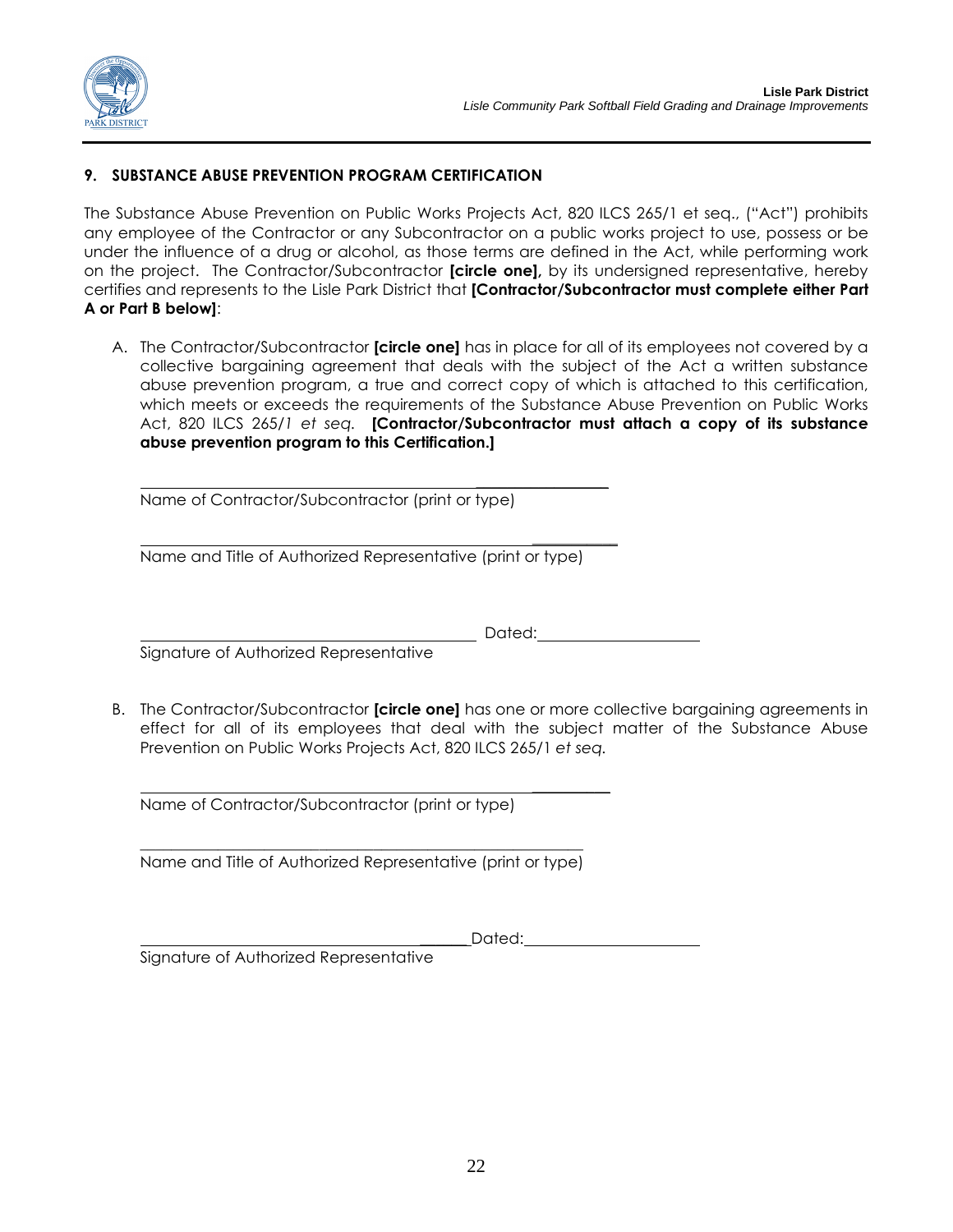

### **10. REFERENCES**

| Organization | <b>Work Performed</b> | <b>Contact Person</b> | Phone # |
|--------------|-----------------------|-----------------------|---------|
|              |                       |                       |         |
|              |                       |                       |         |
|              |                       |                       |         |
|              |                       |                       |         |
|              |                       |                       |         |
|              |                       |                       |         |
|              |                       |                       |         |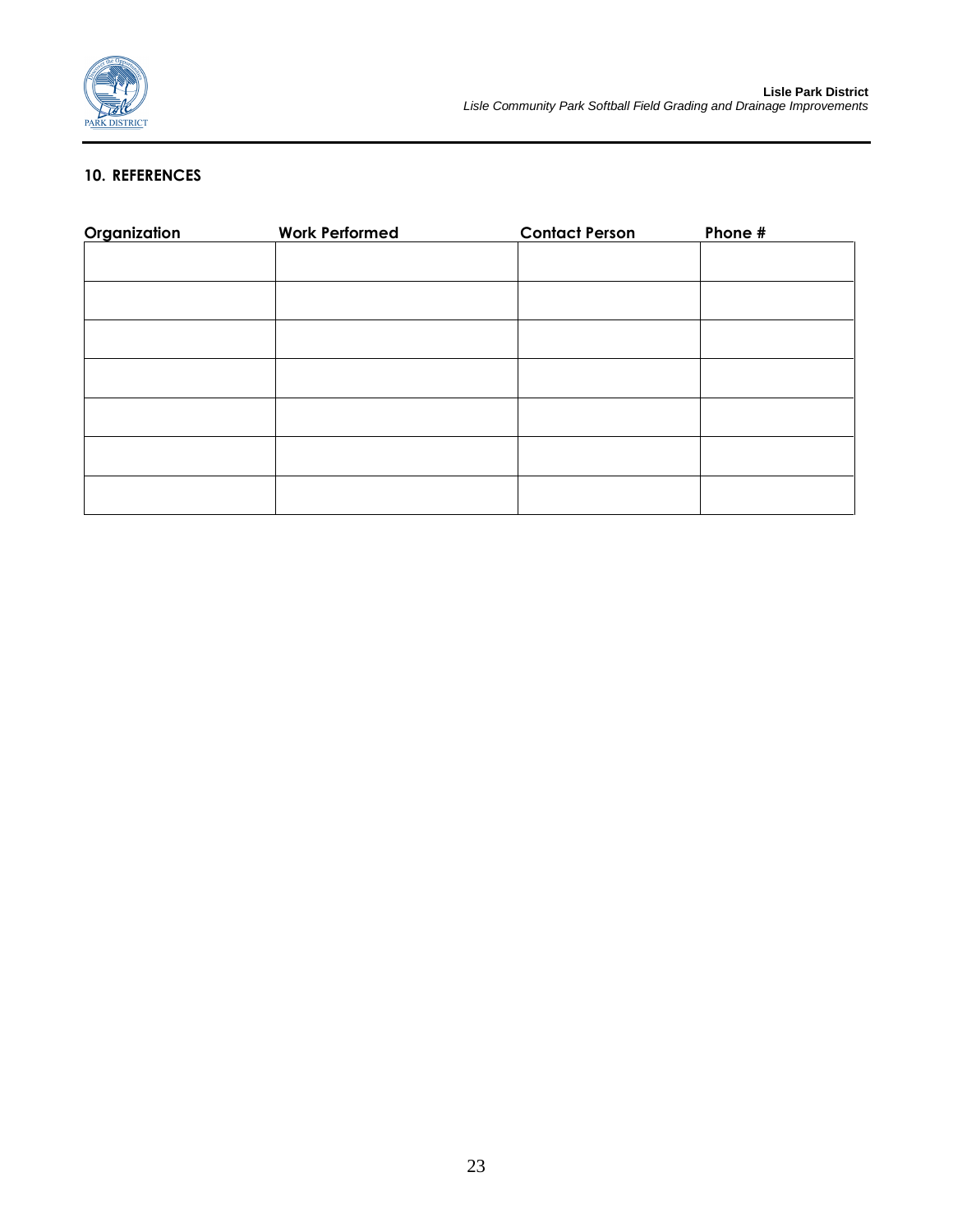

### **11. PREVAILING WAGE SUPERCEDES NOTICE**

Revisions of the following Prevailing Wage Rates are made periodically by the Illinois Department of Labor. These may be accessed by computer at https://www.illinois.gov/idol/Laws-Rules/CONMED/Pages/Rates.aspx. As required by the Prevailing Wage Act, any and all such revisions supersede the Park District's June determination. Bidders and contractors performing work on this Project are responsible for determining the applicable prevailing wage rates at the time of bid submission and performance of the Work. Failure of a bidder/contractor to make such determination shall not relieve it of its obligations in accordance with the Contract Documents.

In consideration for the award to it of the contract for this Project, the contractor agrees that the foregoing notice satisfies any obligation of the public body in charge of this Project to notify the contractor of periodic changes in the prevailing wage rates and the contractor agrees to assume and be solely responsible for, as a material obligation of the contractor under the contract, the obligation to determine periodic revisions of the prevailing wage rates, to notify its subcontractors of such revisions, to post such revisions as required for the posting of wage rates under the Act, and to pay and require its subcontractors to pay wages in accordance with such revised rates.